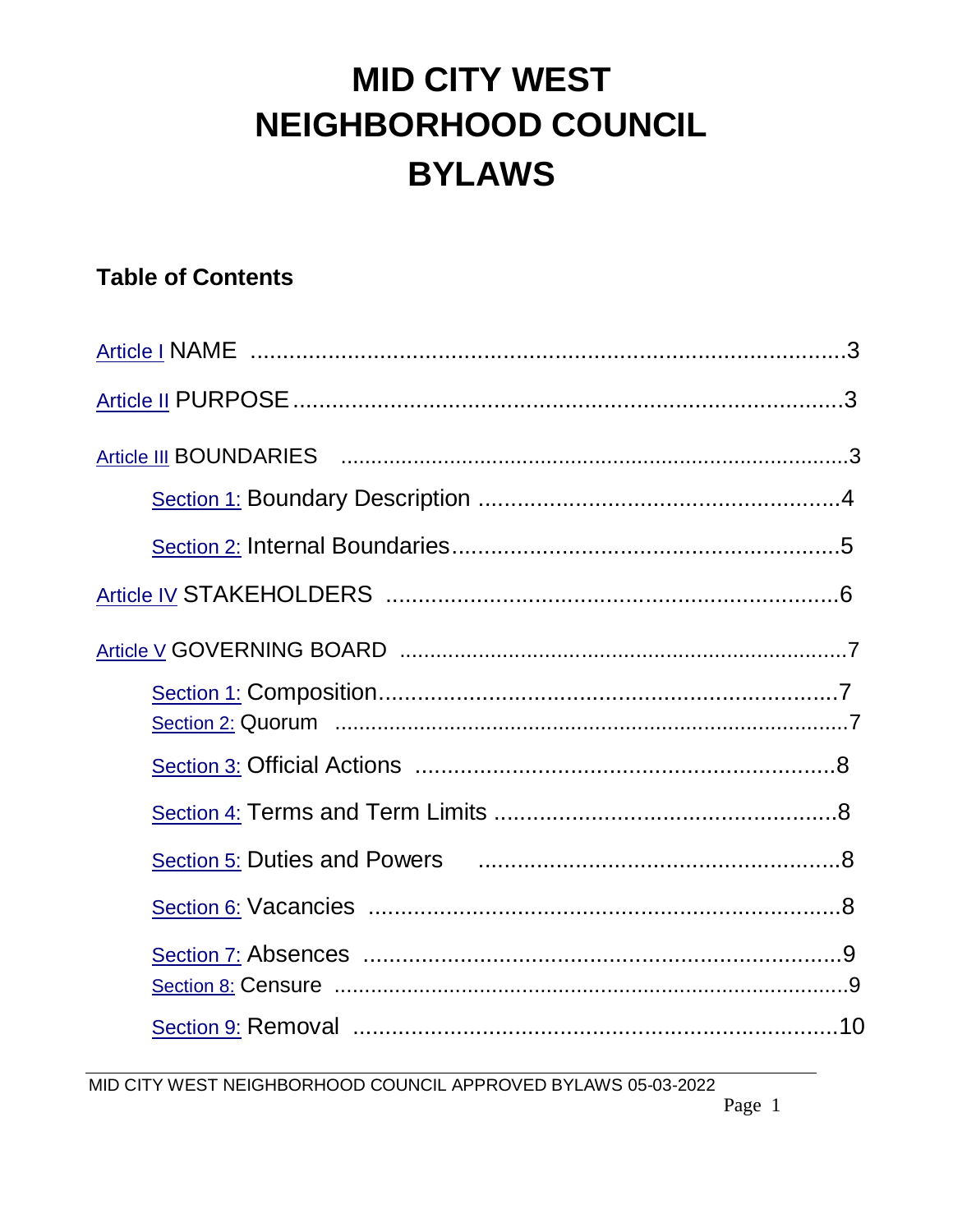| Section 3: Committee Creation and Authorization15 |  |
|---------------------------------------------------|--|
|                                                   |  |
|                                                   |  |
|                                                   |  |
|                                                   |  |
|                                                   |  |
|                                                   |  |
|                                                   |  |
|                                                   |  |
|                                                   |  |
| Section 2: Governing Board Structure and Voting21 |  |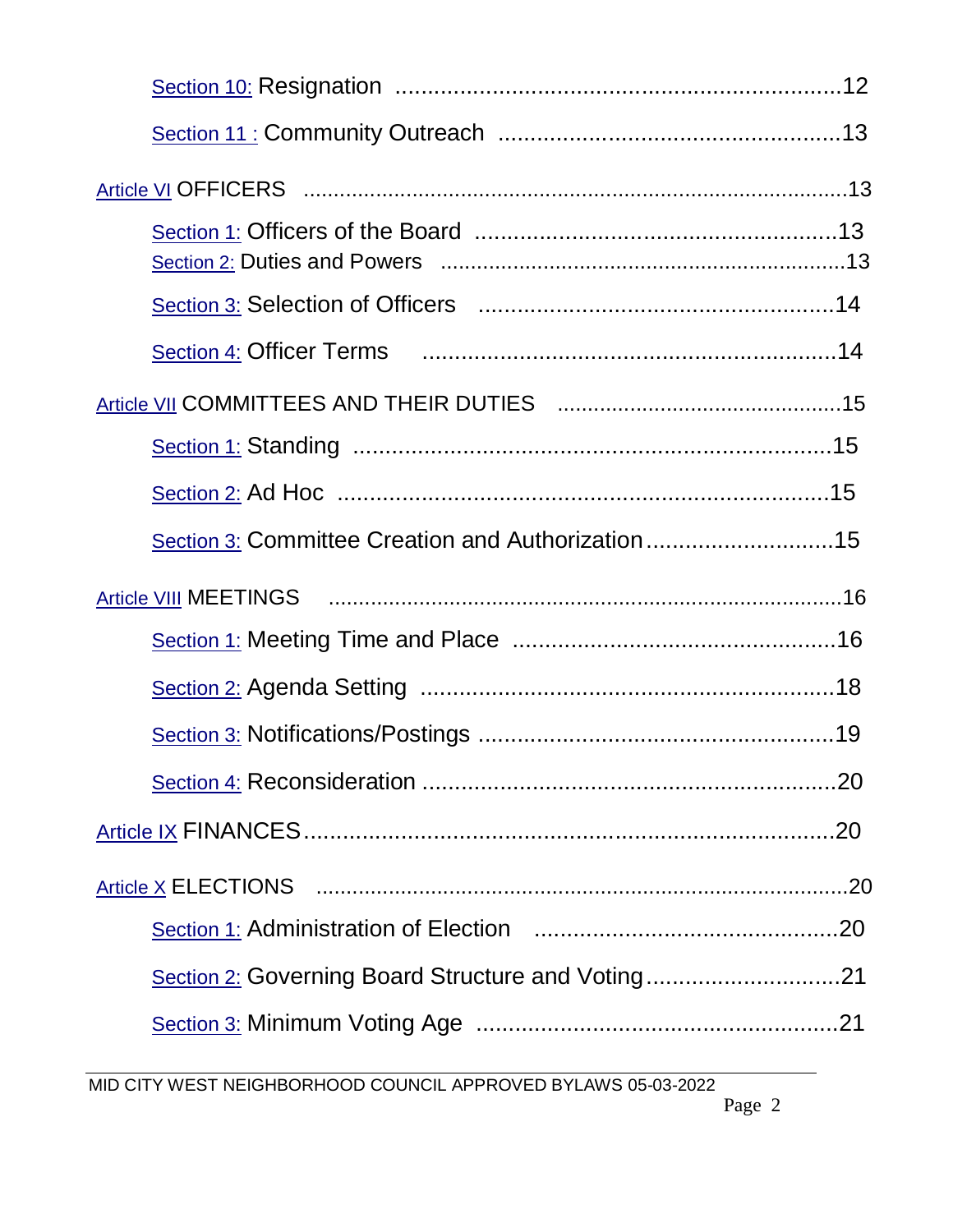| Section 5: Restrictions on Candidates Running for Multiple Seats 21 |  |
|---------------------------------------------------------------------|--|
|                                                                     |  |
|                                                                     |  |
|                                                                     |  |
|                                                                     |  |
|                                                                     |  |
|                                                                     |  |
|                                                                     |  |
|                                                                     |  |
|                                                                     |  |
| ATTACHMENT B - Governing Board Structure and Voting 26              |  |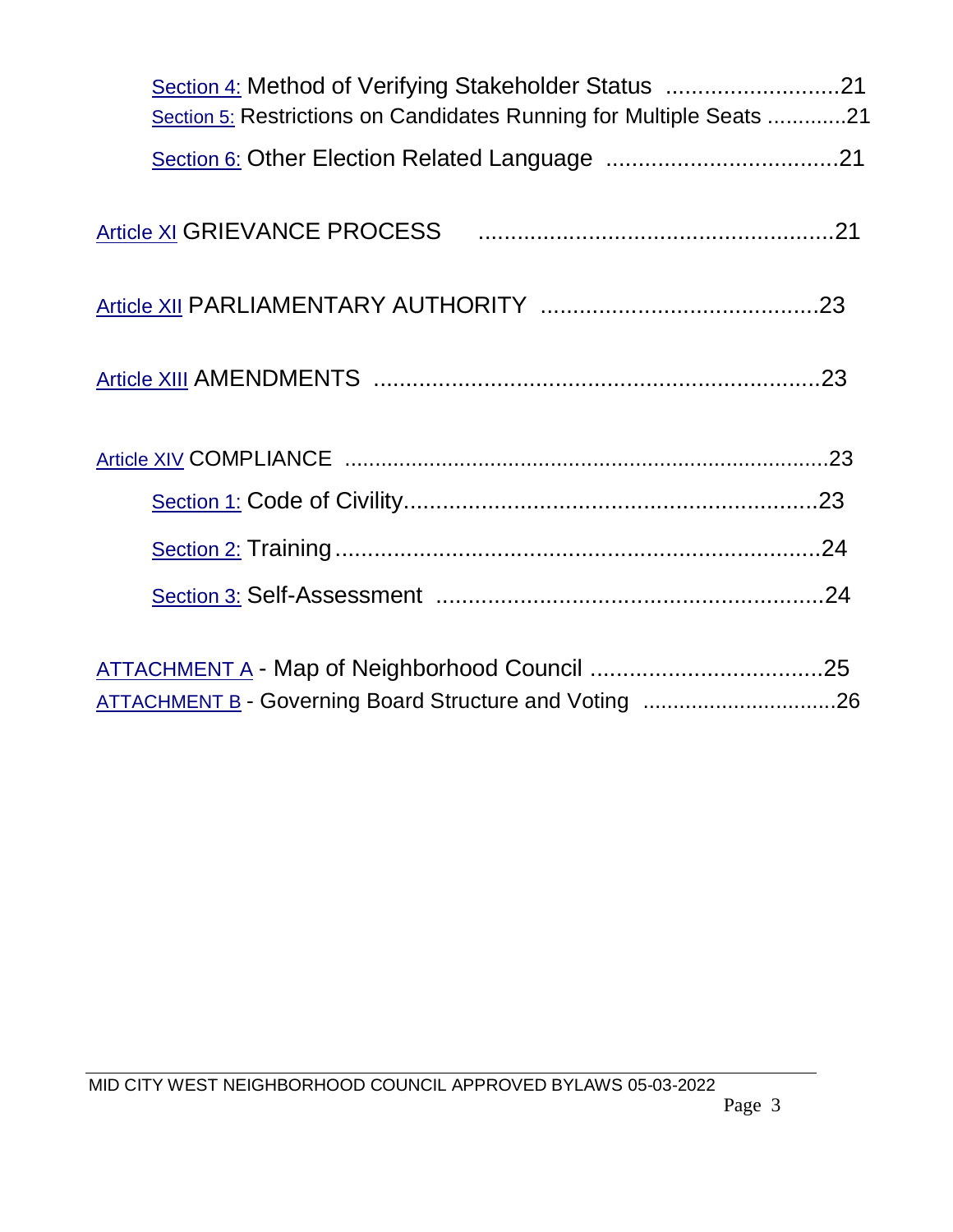## **Article I NAME**

The name of this organization shall be the Mid City West Neighborhood Council (MCWNC).

#### **Article II PURPOSE**

- A. **PURPOSE.** To enable the Stakeholders of the MCWNC to be informed of, and play an active role in, the governmental decision-making process affecting their Community.
- B. **NO POLITICAL AFFILIATION OR PARTISAN POLITICAL ACTIVITY.** The MCWNC is not affiliated with any political cause, party or organization.
- C. **STATEMENT OF NON-DISCRIMINATION.** The MCWNC shall not discriminate against any individual or group on the basis of race, religion, color, creed, national origin, ancestry, cultural orientation, lifestyle, sex, gender, sexual orientation, age, disability, marital status, income, homeowner status, renter status or political affiliation.

## **Article**

## **III BOUNDARIES**

#### **Section 1: Boundary Description**

**BOUNDARIES:** The MCWNC boundaries are indicated on the map on Attachment A and are generally described as:

Beginning at the southern boundary of West Hollywood where it intersects with Romaine Street, running southerly along the eastern boundary of West Hollywood, then westerly along the southern boundary of West Hollywood until it meets the eastern boundary of Beverly Hills, continuing southerly along the eastern boundary of Beverly Hills to Olympic Boulevard, then running easterly along Olympic Boulevard to San Vicente Boulevard, then running easterly along San Vicente Boulevard to Cochran Avenue, then running northerly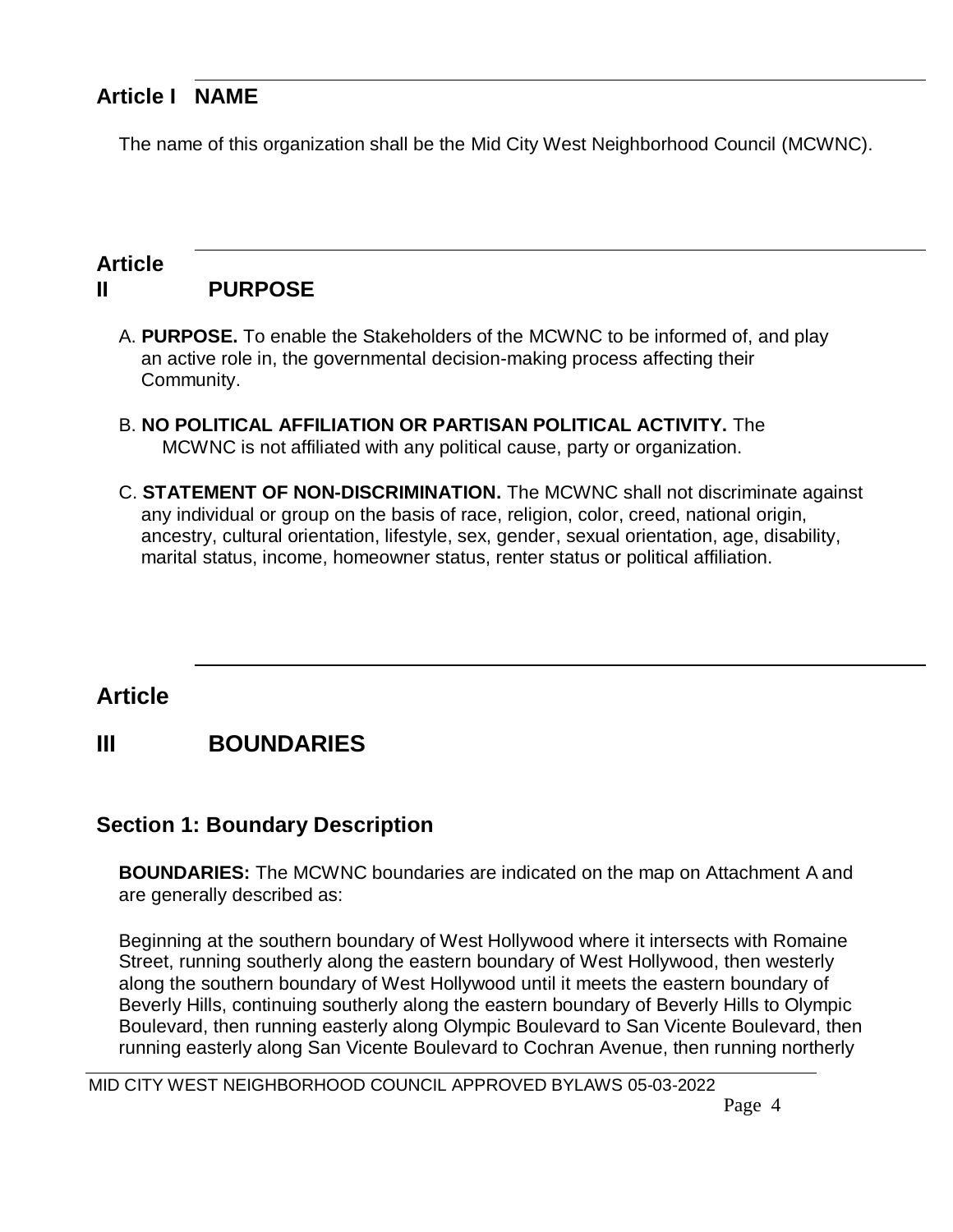along Cochran Avenue to Olympic Boulevard, then running easterly along Olympic Boulevard to La Brea Avenue, then running northerly along La Brea Avenue to the southern boundary of West Hollywood, then running northwesterly along the southern boundary of West Hollywood to the point of beginning, where the southern boundary of West Hollywood intersects with Romaine Street.

Where the boundary is referred to or designated by street name, the actual boundary shall be considered to be the center of that street.

#### **Section 2: Internal Boundaries**

MCWNC is divided into seven (7) Zones, the boundaries of which are indicated on the map on Attachment A and are generally described as:

- **Zone 1:** Begins at the southern boundary of West Hollywood where it intersects with Fairfax Avenue, running westerly along the southern boundary of West Hollywood until it meets Rosewood Avenue, continuing easterly along Rosewood Avenue to Fairfax Avenue, and then running northerly along Fairfax Avenue to the southern boundary of West Hollywood.
- **Zone 2:** Begins at the southern boundary of West Hollywood where it intersects with La Brea Avenue, running westerly along the southern boundary of West Hollywood until it meets Fairfax Avenue, continuing southerly along Fairfax Avenue until it meets Rosewood Avenue, continuing easterly along Rosewood Avenue to La Brea Avenue, then running northerly along La Brea Avenue to the southern boundary of West Hollywood.
- **Zone 3:** Begins at the intersection of Rosewood Avenue and Fairfax Avenue, continues westerly along Rosewood Avenue until it meets the boundary of West Hollywood, continuing along the boundary of West Hollywood until it meets Third Street, then running easterly along Third Street until it meets Fairfax Avenue, then running northerly along Fairfax Avenue until it meets Rosewood Avenue.
- **Zone 4:** Begins at the intersection of Rosewood Avenue and La Brea Avenue, continues westerly along Rosewood Avenue until it meets Fairfax Avenue, then running southerly until it meets Third Street, then easterly along Third Street to La Brea Avenue, then running northerly until it meets Rosewood Avenue.
- **Zone 5:** Begins at the intersection of Third Street and Fairfax Avenue, continues westerly along Third Street until it meets the boundary of Beverly Hills, then continues southerly along the boundary of Beverly Hills until it meets Wilshire Boulevard, then running easterly along Wilshire Boulevard until it meets Fairfax Avenue, then running northerly along Fairfax Avenue until it meets Third Street.

**Zone 6:** Begins at the intersection of Third Street and La Brea Avenue, continues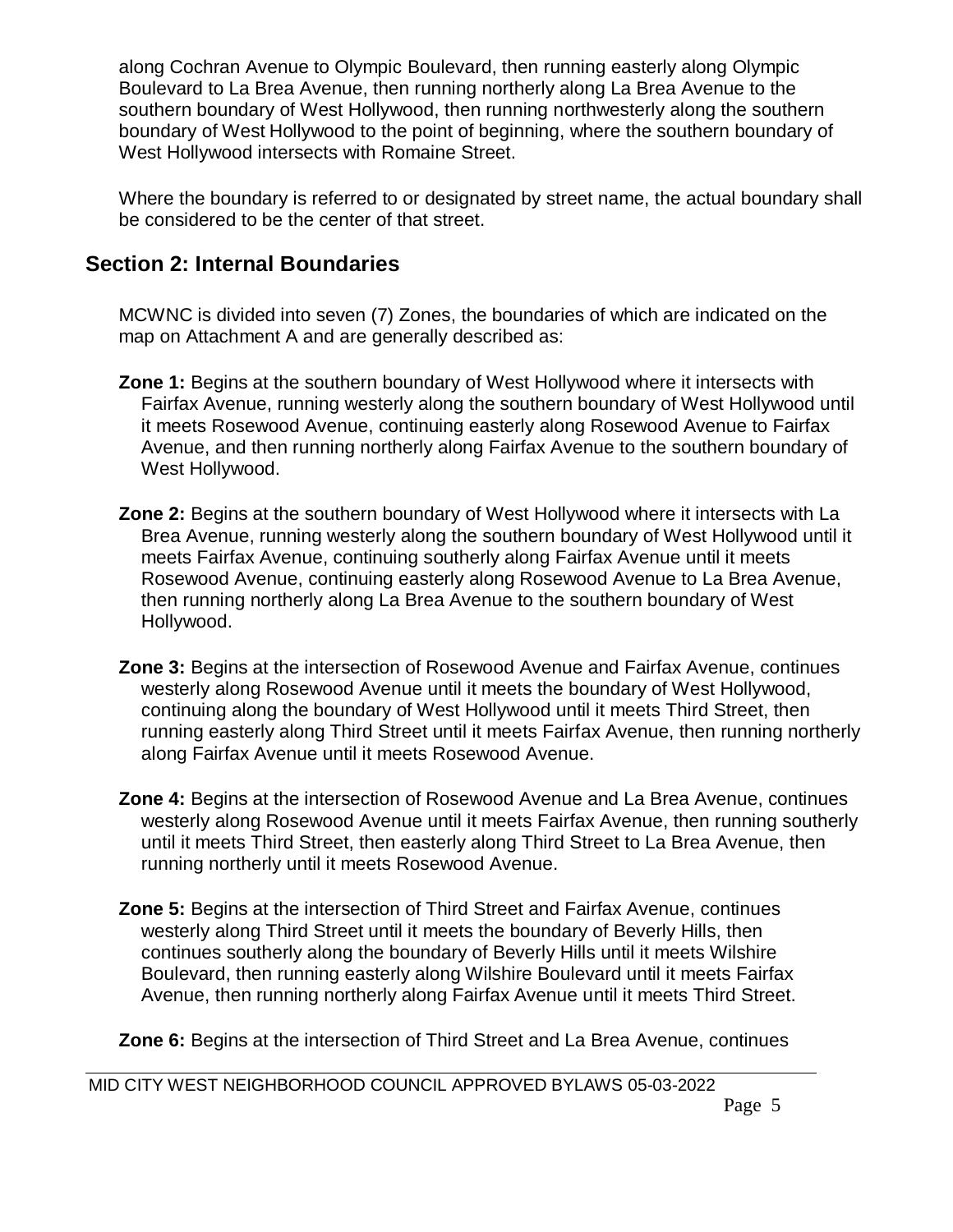westerly along Third Street until it meets Fairfax Avenue, then running southerly along Fairfax Avenue until it meets Wilshire Boulevard, continuing easterly along Wilshire Boulevard until it meets La Brea Avenue, then running northerly along La Brea Avenue until it meets Third Street.

**Zone 7:** Begins at the intersection of Wilshire Boulevard and La Brea Avenue, continuing westerly along Wilshire Boulevard until it meets the eastern boundary of Beverly Hills, continuing southerly along the eastern boundary of Beverly Hills to Olympic Boulevard, then running easterly along Olympic Boulevard to San Vicente Boulevard, then running easterly along San Vicente Boulevard to Cochran Avenue, then running north on Cochran Avenue to Olympic Boulevard, easterly on Olympic Boulevard to La Brea Avenue, then running northerly along La Brea Avenue until it meets Wilshire Boulevard.

Where the boundary is referred to or designated by street name, the actual boundary shall be considered to be the center of that street.

#### **Article IV STAKEHOLDERS**

A. **STAKEHOLDERS DEFINED.** Neighborhood Council membership is open to all Stakeholders. A "Stakeholder" shall be defined as any individual who:

(1) Lives, works, or owns real property within the boundaries of the neighborhood council; or

(2) Is a Community Interest Stakeholder, defined as an individual who is a member of or participates in a Community Organization within the boundaries of the neighborhood council.

A "Community Organization" is an entity that has continuously maintained a physical street address within the boundaries of the neighborhood council for not less than one year, and that performs ongoing and verifiable activities and operations that confer some benefit on the community within the boundaries of the neighborhood council. A for-profit entity shall not qualify as a Community Organization. Examples of Community Organizations may include Chambers of Commerce, houses of worship or other faith-based organizations, educational institutions, or non-profit organizations.

[The definition of "Stakeholder" and its related terms are defined by City Ordinance and cannot be changed without City Council action. See Los Angeles Administrative Code Section 22.801.1]

B. **STAKEHOLDER DUES.** No dues shall be required of any Stakeholder.

C. **NON-TRANSFERABILITY OF RIGHTS.** Neither membership as a Stakeholder nor any rights of membership as a Stakeholder may be transferred or assigned.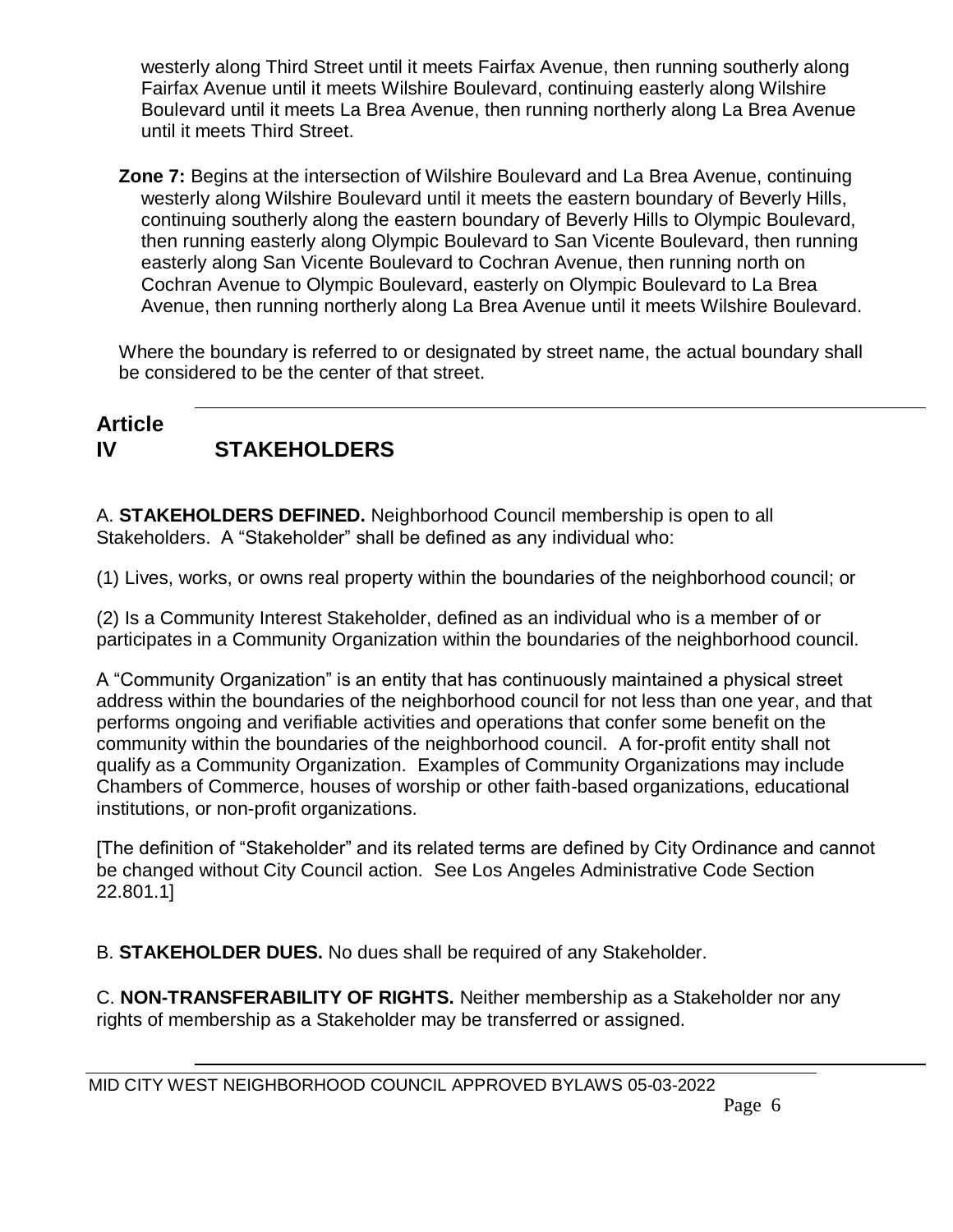# **Article V GOVERNING BOARD**

#### **Section 1: Composition**

- A. **GOVERNING BODY: BOARD OF DIRECTORS; GENERAL.** The MCWNC shall be governed by a Board of Directors who shall serve without compensation.
- B. **COMPOSITION OF BOARD OF DIRECTORS.** The Board of Directors (the Board), shall consist of thirty-six (36) Stakeholders, age eighteen (18) or older, except the Youth Representative who must be between age 14-17 at the time of appointment., and elected in accordance with City rules, policies and procedures.

This governing body shall reflect the diversity of its Stakeholders, to the extent reasonably possible. Accordingly, no single Stakeholder group shall comprise a majority of the Board, unless warranted by extenuating circumstances and approved by the Department of Neighborhood Empowerment (Department).

To encourage and foster broad participation and representation of this Community, members of the Board shall represent at least the following seven (7) mandatory categories. Each category listed below is followed by the requirements to serve in that category, and the number of required representatives in parentheses:

Youth Representative (1); Homeowners (3); Renters (5); Zone Representatives (7) (by Zone, as described below); Business (6); Nonprofit Organizations (6); Members at Large (8)

#### C. **ZONE REPRESENTATIVES**. There shall be a total of seven (7) Zone Representatives, who will represent seven (7) geographical areas, designated on the map attached hereto as Attachment A and in Article III, Section 2 (Internal Boundaries). In order to run for or serve as a Zone Representative, a person must certify that he or she lives within the borders of the Zone. There are no other requirements to serve as a Zone Representative. In the event there is a vacancy between elections, the Board may choose a replacement Zone Representative to serve until the next regularly scheduled election. A replacement Zone Representative must live within the Zone.

#### **Section 2: Quorum**

- A. The presence of a quorum of individuals entitled to vote shall be required to conduct official business at any meeting, except meetings of the Advisory Council.
- B. At meetings of the Board, a quorum shall consist of eighteen (18) members. C.

For the Executive Council and other committees, a quorum shall be a simple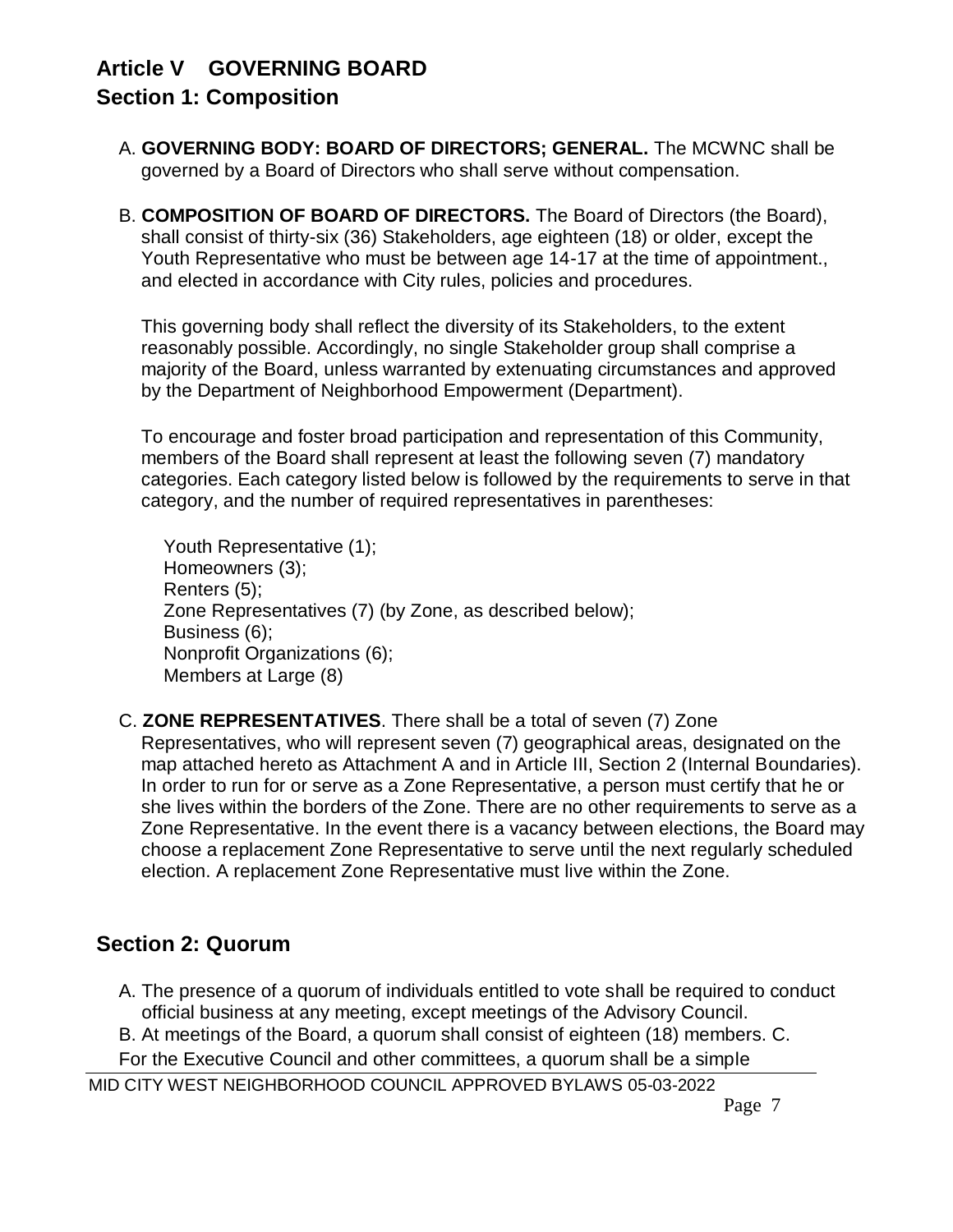majority of the number of members of the committee.

#### **Section 3: Official Actions**

- A. **PROXY VOTING.** Proxy voting will not be allowed.
- B. **SIMPLE MAJORITY APPROVAL.** When there is a quorum of the board, A simple majority vote by the board members present and voting, not including abstentions, is required for any official action on any item properly before the Board.

#### **Section 4: Terms and Term Limits**

**TERMS OF MEMBERSHIP ON BOARD OF DIRECTORS**. Terms for membership on the Board will be two (2) years commencing after being seated. Other provisions of these Bylaws relating to removal and/or replacement of Board members prior to the end of the member's term shall remain in effect.

#### **Section 5: Duties and Powers**

The primary duties of the Board shall be to govern the MCWNC and to carry out its objectives.

## **Section 6: Vacancies**

**VACANCY ON BOARD OF DIRECTORS.** In the event of a vacancy on the Board, the Chairperson may either perform the functions of that position or appoint another Board member or Stakeholder to serve in that capacity until an appointment by the Board. However, no person may hold more than one (1) position on the Board at a time.

That appointment shall be held as early as the next regular meeting of the Board. Said appointment shall require a majority vote of the Board.

The individual appointed shall fill this seat only until the next general election by the Stakeholders. In no event shall a vacant seat be filled by appointment within one hundred and twenty (120) days of the next scheduled general election of the Board members by the Stakeholders.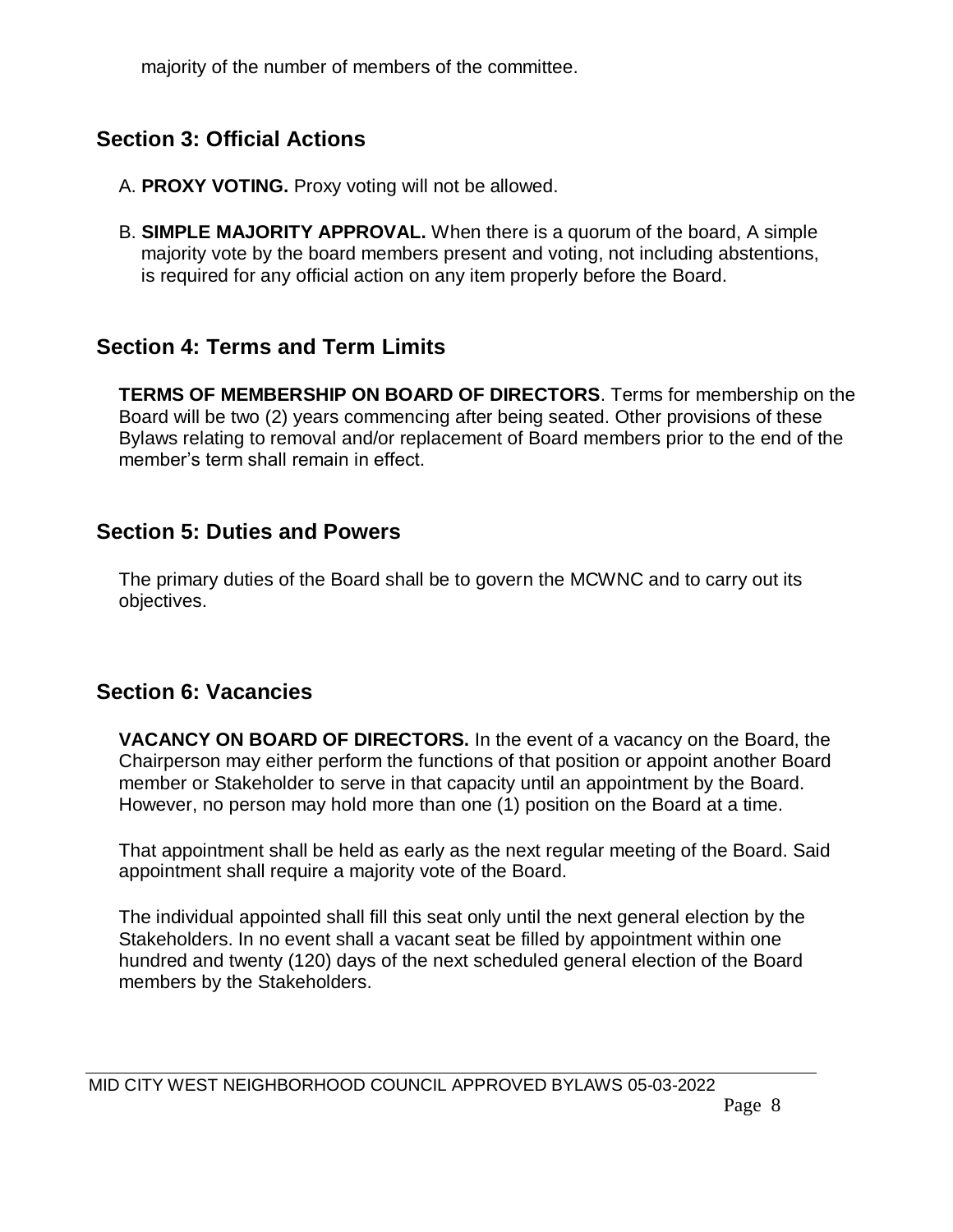#### **Section 7: Absences**

**DUTY TO NOTIFY SECRETARY OF ABSENCES.** A Board or committee member shall give notice of his or her anticipated absence from a scheduled meeting at least forty-eight (48) hours in advance of that meeting. In the case of absence from a Board meeting, the Board member shall notify the Secretary or other person designated by the Secretary. In the case of a committee meeting, the committee member, whether or not the member is also a Board member, shall notify the committee chairperson. The Board or committee member shall give notice by telephone, fax, e-mail or other method reasonably calculated to reach the Secretary or the committee chairperson.

If the member gives such notice, the absence shall be deemed excused, unless the Board Chairperson or the committee chairperson determines that the member did not have good cause for being absent. If the member fails to give such notice, the absence shall be deemed unexcused, unless the Board Chairperson or the committee chairperson determines that the member had good cause for not giving notice and for being absent.

#### **Section 8: Censure**

The purpose of the censure process is to place a Board member on notice of misconduct and to provide the Board member with an opportunity to correct the misconduct. The Neighborhood Council ("Neighborhood Council") may censure any Board member at a regular or special meeting open to the public following a good-faith determination by the Neighborhood Council Board that the member has engaged in conduct that is contrary to rules and regulations applicable to the Board or

that impedes the orderly business of Board operations. Grounds for censure include, but are not limited to, persistent disruptive conduct at meetings, violations or abuses of the Board's bylaws or rules, violations of the Code of Conduct, acting on behalf of the Board without authorization, and misuse or abuse of the censure or removal process by acting in bad faith.

The Board shall use the following procedure when censuring a Board member:

1. A motion to censure a Board member may be initiated by any three (3) Board members. Those Board members shall not constitute a majority of the quorum of any Neighborhood Council body, such as a committee. The motion shall be delivered to any officer of the Board or a specific officer or member of the Board as may be specified in the bylaws or standing rules of the Neighborhood Council. The motion shall be in writing and provide the specific facts and grounds for the proposed censure including the date(s) and specific conduct relied upon for the motion. The motion shall not

be based upon conclusions, e.g., "for alleged violations of the Code of Conduct" but shall contain factual statements that describe conduct only and is not intended to embarrass or humiliate the board member.

2. The Board member, group of Board members or committee responsible for setting the final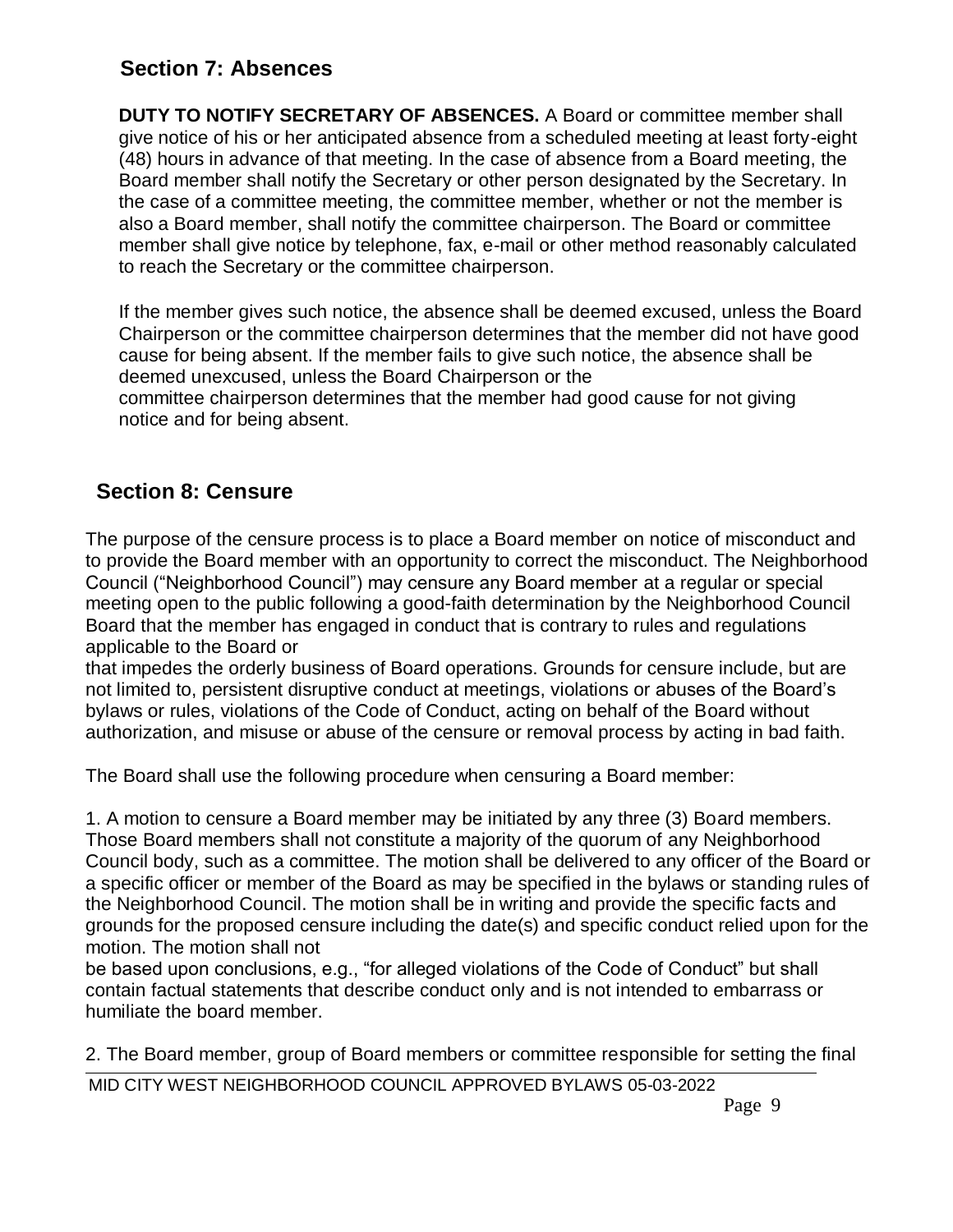Board agenda shall include the motion on the agenda of the next regular or special Board meeting scheduled at least thirty (30) days following the delivery of the proposed censure motion.

3. The Board member subject to censure shall be given a minimum of thirty (30) days priorwritten notice, which may include email sent to the last email address on file with the Neighborhood Council, of any meeting at which the motion to censure will be considered. The notice shall provide the specific facts and grounds for the proposed censure as specified in 1 above. The Board shall also provide a copy of the notice to the Department of Neighborhood Empowerment a minimum of thirty (30) days prior to the meeting at which the motion to censure will be considered.

4. The Board member subject to censure shall be given a reasonable opportunity to be heard at the meeting, either orally or in writing, prior to the Board's vote on a motion of censure.

5. The Board shall decide by a majority vote of those present and voting whether or not the Board member should be censured. The Board member who is the subject of the censure motion shall not be counted as part of the majority present and voting and shall not be allowed to vote. For the purpose of censure motions, abstentions shall not be counted as votes.

6. In no event shall a motion to censure a board member be heard by the Neighborhood Council within sixty (60) days of the next scheduled Board election or selection.

#### **Section 9: Removal**

Any Board member may be removed by the Neighborhood Council ("Neighborhood Council") for cause, following a good faith determination by the Board that the member has engaged in conduct that is contrary to rules and regulations applicable to the Board or that impedes the orderly business of Board operations. A Board member shall not be subject to removal under this Policy, unless the member has been censured at least once pursuant to the Board of Neighborhood Commissioners' ("Commission") Censure Policy. Grounds for removal include, but are not limited to, persistent disruptive conduct at meetings, violations or abuses of the Board's bylaws or standing rules, violations of the Code of Conduct, acting on behalf of the Board without authorization, and misuse or abuse of the censure or removal processes by acting in bad faith.

The Board shall use the following procedure when removing a Board member:

1. A motion to remove a Board member may be initiated by any three (3) Board members. Those Board members shall not constitute a majority of the quorum of any Neighborhood Council body, such as a committee. The proposed motion shall be delivered to any officer of the Board or a specific officer or member of the Board as may be specified in the bylaws or standing rules of the Neighborhood Council. The motion shall be in writing and provide the specific facts and grounds for the proposed removal action including the date(s) and specific conduct relied upon for the motion. The motion shall not be based upon conclusions, e.g., "for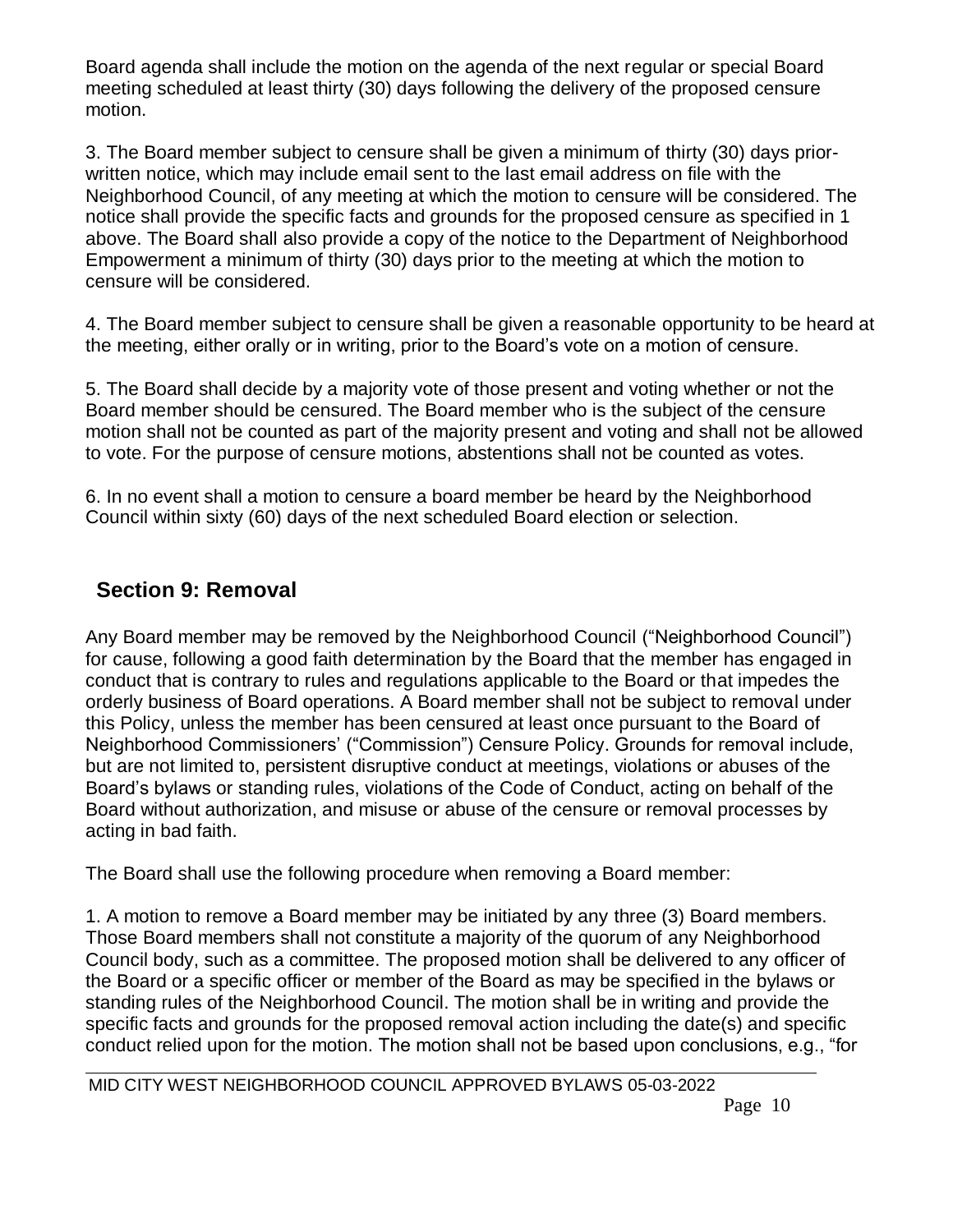alleged violations of the Code of Conduct" but shall contain factual statements that describes conduct only and is not intended to embarrass or humiliate the board member. The motion to remove shall also include a copy of the prior censure motion and the date it was passed.

2. The Board member, group of Board members or committee responsible for setting the final Board agenda shall list and briefly describe the motion on the agenda of the next regular or special Board meeting scheduled at least thirty(30) days following the delivery of the proposed removal motion.

3. The Board member subject to removal shall be given a minimum of thirty (30) days prior written notice, which may include email sent to the last email address on file with the Neighborhood Council, of any meeting at which a motion to remove will be heard. The notice shall provide the specific facts and grounds for the proposed removal as specified in 1 above. The Board shall also provide a copy of the notice to the Department of Neighborhood Empowerment a minimum of thirty (30) days prior to any meeting at which a motion to remove will be considered.

4. The Board member subject to removal shall be given reasonable time to be heard at the meeting, either orally or in writing, prior to the Board's vote on a motion for removal.

5. The Board shall decide whether or not the Board member should be removed by an affirmative vote of two-thirds (2/3) of the currently sitting Board members. The Board member who is the subject of the removal motion shall not be allowed to vote and shall not be counted when determining the two-thirds (2/3) majority vote. For the purpose of the removal motion, abstentions shall not be counted as votes.

6. In no event shall a motion to remove a Board member be heard by the Neighborhood Council within sixty (60) days of the next election or selection.

7. The Commission may review a Neighborhood Council's removal decision if requested to do so by the affected Board member. Once the request is made for the Commission to review the decision to remove, the Neighborhood Council voting to remove the board member may not fill the vacancy created by the removal until the Commission has made a decision on whether the removal was proper or the Commission declines to review the matter. The Commission's decision whether to hear or decline to hear the removal review request shall be sent in writing to the requestor and the Neighborhood Council within 30 days after the request for review is delivered.

8. A request for the Commission to review a Neighborhood Council's removal decision shall proceed as follows:

a. The request must in writing and must be delivered to the Executive Assistant of the Commission or, in the absence of an Executive Assistant, to the President of the Commission within thirty (30) days of the date of the action by the Neighborhood Council to remove the Board member.

b. The request must state the basis for the review. The request shall not cite or present any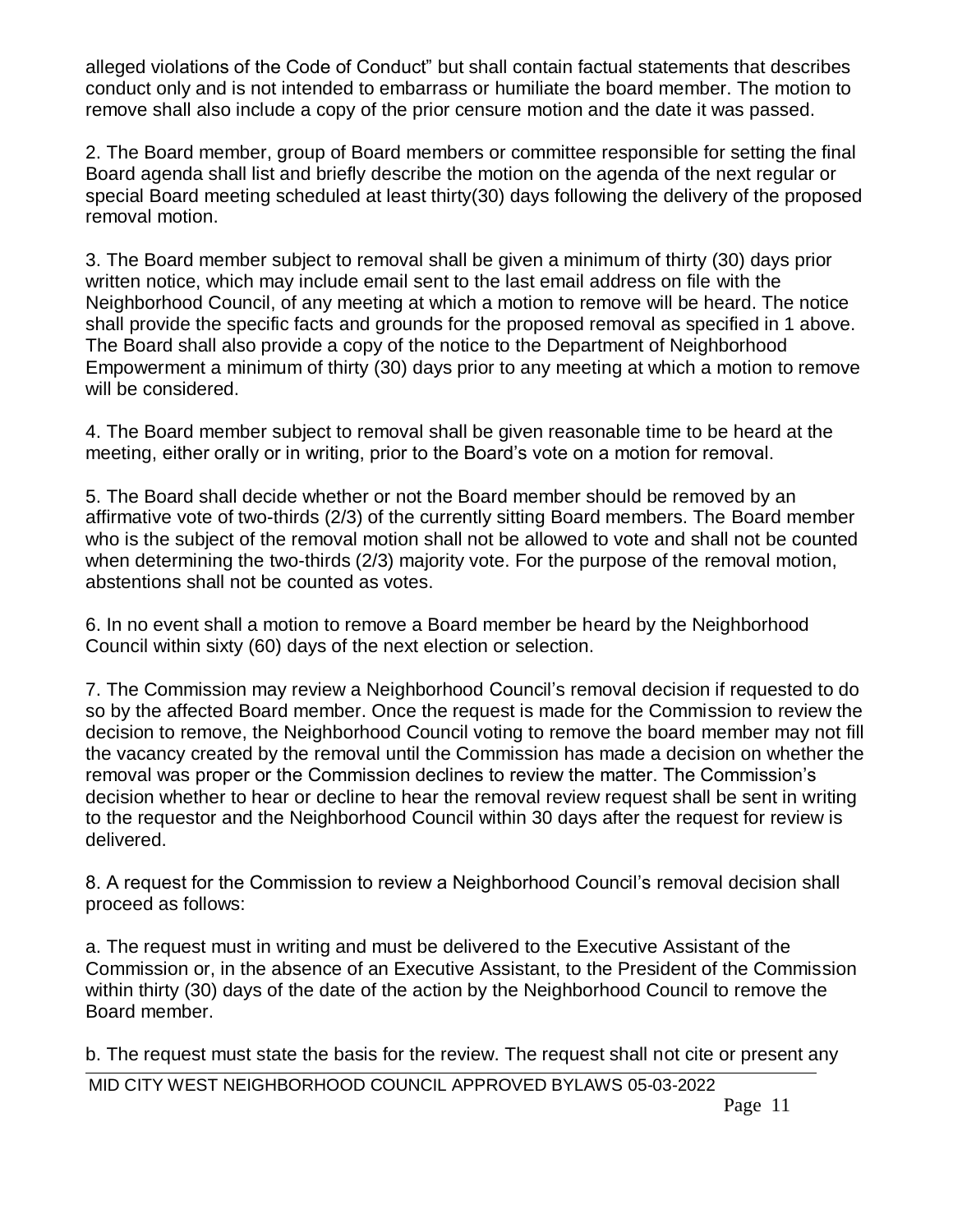evidence not considered by the Neighborhood Council but must address only procedural deficiencies.

c. If the Commission determines the request for review raises sufficient questions regarding procedural deficiencies and agrees to hear the review, it will be placed on the agenda of a regular or special meeting of the Commission within sixty (60) days of receipt of the request for review.

d. At the review the Commission will determine if the facts as presented support the removal motion and if the procedures set out in this policy were correctly applied.

e. If the Commission determines that there were either factual or procedural deficiencies, the Commission may either reinstate the Board member or return the matter to the Neighborhood Council for further consideration.

f. If the Commission returns the matter for further consideration and the Neighborhood Council does not act within sixty (60) days of the Commission's decision the Board member will be considered reinstated.

g. During the period of appeal the Board member shall not be counted as part of the Board for any quorum and shall not participate in any Board actions.

h. If the matter is returned to the Neighborhood Council for further consideration the Board member shall not be counted as part of the Board for any quorum and shall not participate in any Board actions until the Board takes action as requested by the Commission or until the expiration of the sixty (60) day time period.

9. This policy is not intended to restrict or eliminate a Neighborhood Council's ability to remove or render ineligible to serve, Board members who fail to attend meetings, join committees, maintain their stakeholder status, or perform other duties as may be described in the Neighborhood Council's bylaws and/or standing rules. Nor is it intended to limit a Neighborhood Councils ability to remove committee chairs or committee members according to the Neighborhood Council's bylaws and/or standing rules.

## **Section 10: Resignation**

A MCWNC Board member may resign his or her position as a member of the Board, and any member of the Board who ceases to be a Stakeholder (or a Zone Representative who ceases to be a resident of that Zone) is required to submit his or her resignation. The Board member must first submit the resignation in writing or electronically to the Secretary. The resignation shall be placed on the agenda and presented at the next Board meeting for which the agenda has not yet been posted, and the vacancy will be declared at that meeting by the Chair. The Board may then fill the vacancy no sooner than the following regular Board meeting following the procedure defined elsewhere in these Bylaws.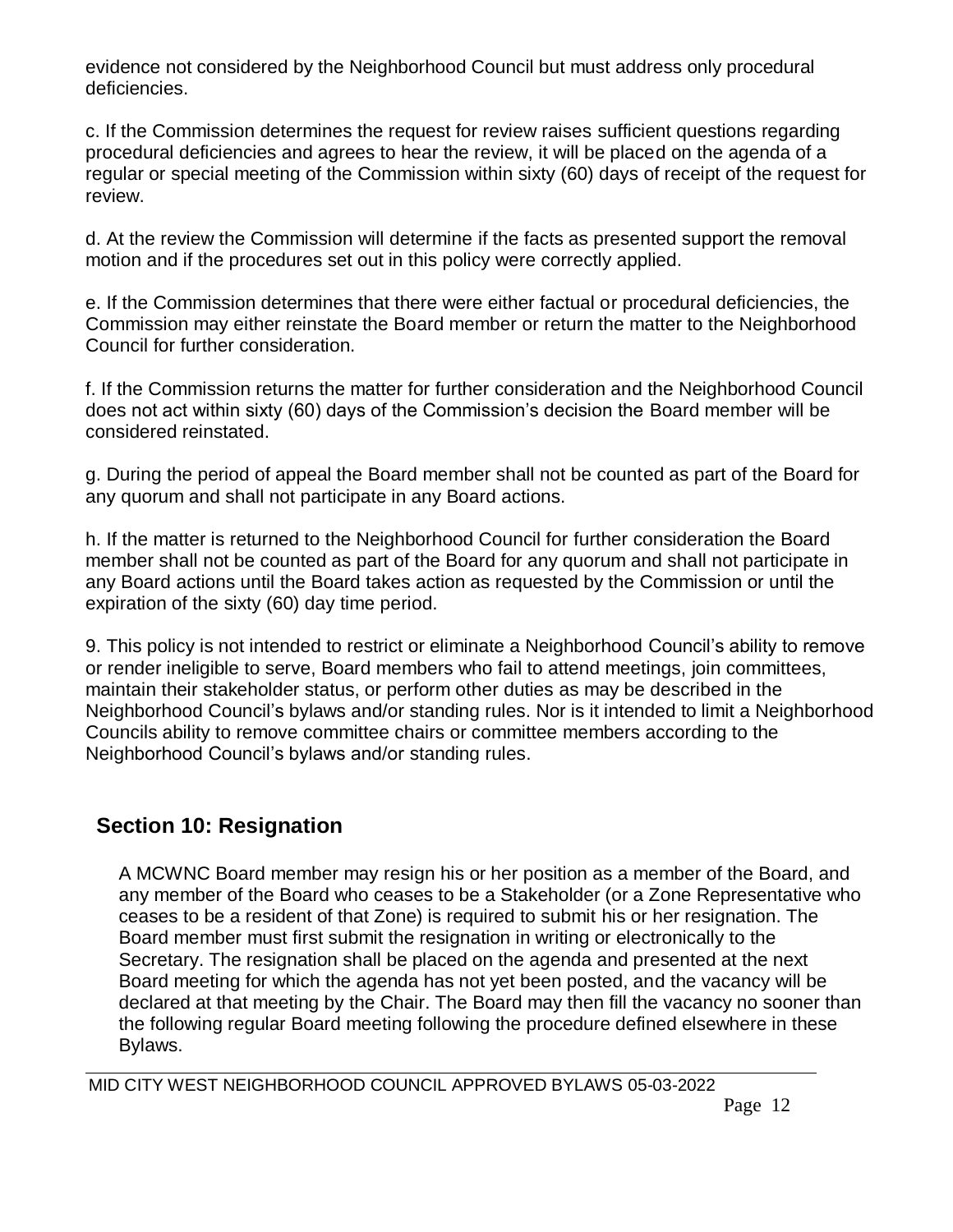#### **Section 11: Community Outreach**

*Intentionally left blank.*

#### **Article**

#### **VI OFFICERS**

#### **Section 1: Officers of the Board**

**EXECUTIVE COUNCIL (OFFICERS).** The Executive Council shall consist of the following officers:

**Chairperson** First Vice Chairperson Second Vice Chairperson Treasurer **Secretary** 

In addition to their duties as officers as set forth in these Bylaws, the Executive Council shall have only those powers delegated to it by the Board in furtherance of expediting the interests of the MCWNC.

#### **Section 2: Duties and Powers**

- A. **CHAIRPERSON; SUCCESSION.** The Chairperson shall preside over all meetings and perform other duties as defined in these Bylaws. In her or his absence, another officer shall preside, according to availability, in the following order of priority: First Vice Chairperson, Second Vice Chairperson, Treasurer and Secretary. Should the Chairperson be unavailable to perform her/his other duties, the same priority shall determine who shall perform in the Chairperson's place and stead, subject to the same powers and restrictions as the Chairperson would be were she or he present and acting.
- B. **TREASURER.** The Treasurer shall maintain all financial records of the MCWNC, present a financial status report at each regular meeting of the Board and comply with the reporting requirements established by the Department, including but not limited to making financial records available to the public and to the Department itself.

MID CITY WEST NEIGHBORHOOD COUNCIL APPROVED BYLAWS 05-03-2022 C. **SECRETARY.** The Secretary shall take and approve minutes of meetings, give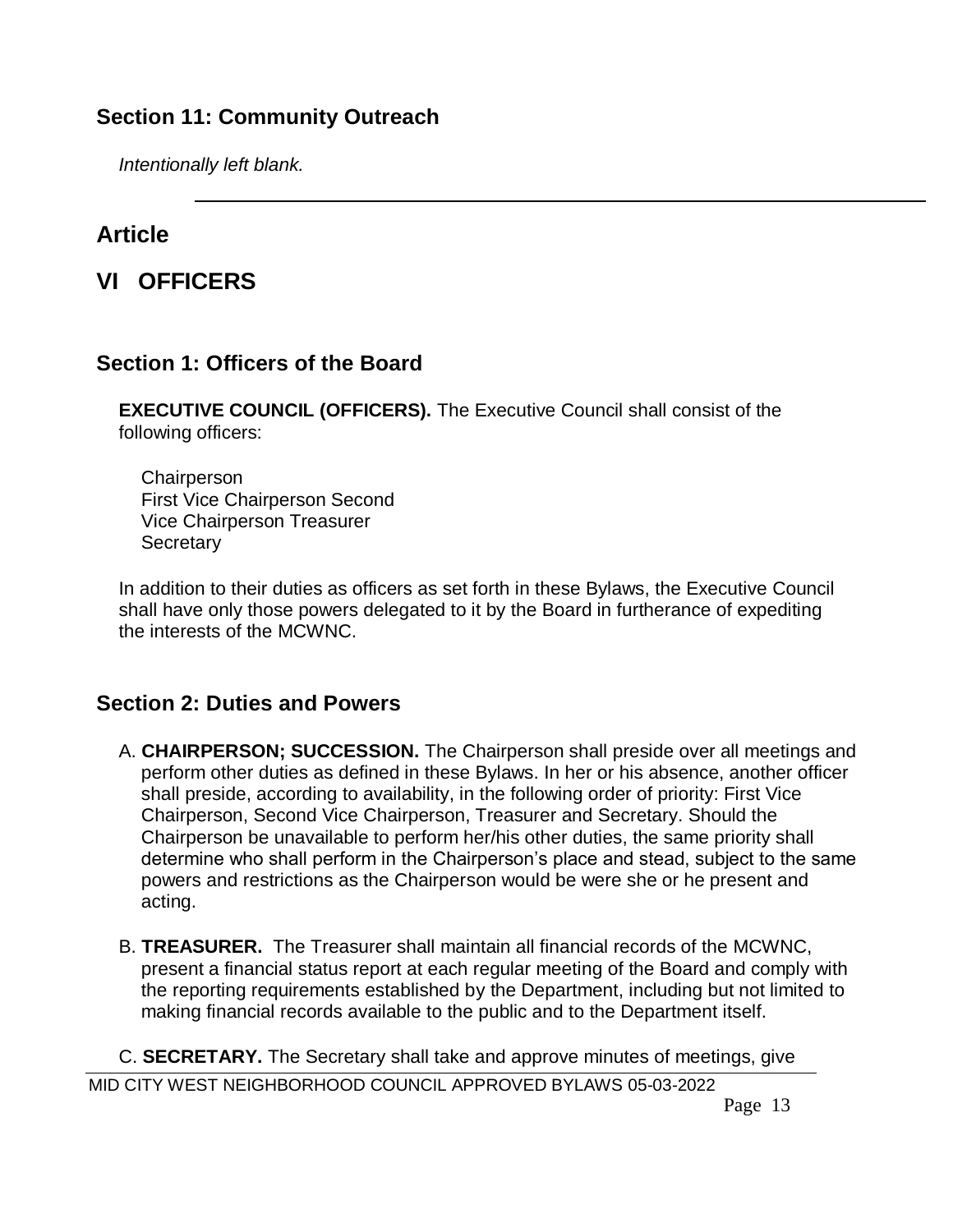required meeting notices, maintain all non-financial records of the MCWNC and otherwise comply with requirements established by the Department. The Secretary may delegate these duties to others as appropriate.

#### **Section 3: Selection of Officers**

The Executive Council (Officers) will be elected from and by the members of the Board by a majority vote, at a duly noticed and constituted public meeting. The same procedure shall be used should a vacancy occur on the Executive Council.

#### **Section 4: Officer Terms**

- A. **TERMS OF OFFICE; OFFICERS.** Terms of office are one (1) year. There shall be no limits on the time individuals may serve as Officers other than those established by the Department or any agency mandated by the City Charter.
- B. **REMOVAL FROM EXECUTIVE COUNCIL.** Any member of the Executive Council may be removed from the Executive Council as follows: written notice must be submitted to the Board identifying the member to be removed and the reason or reasons for removal. The Secretary shall then place the matter on the agenda for discussion and vote at the next regular meeting of the Board. The member proposed for removal from the Executive Council shall be provided with an opportunity to address the meeting prior to the vote. Upon a vote of "No Confidence" by two-thirds (2/3) of the Board members present and voting, the member shall be removed forthwith from the Executive Council. If a quorum is not present to vote on removal, the matter shall be placed on the agenda for the next regular meeting of the Board, and heard as described herein.

Removal from membership on the Executive Council shall not impair an individual's other rights as a member of the Board or Stakeholder. If the Chairperson is removed, then succession to the position of Chairperson shall take place as described elsewhere in these Bylaws until the position is filled by the Board.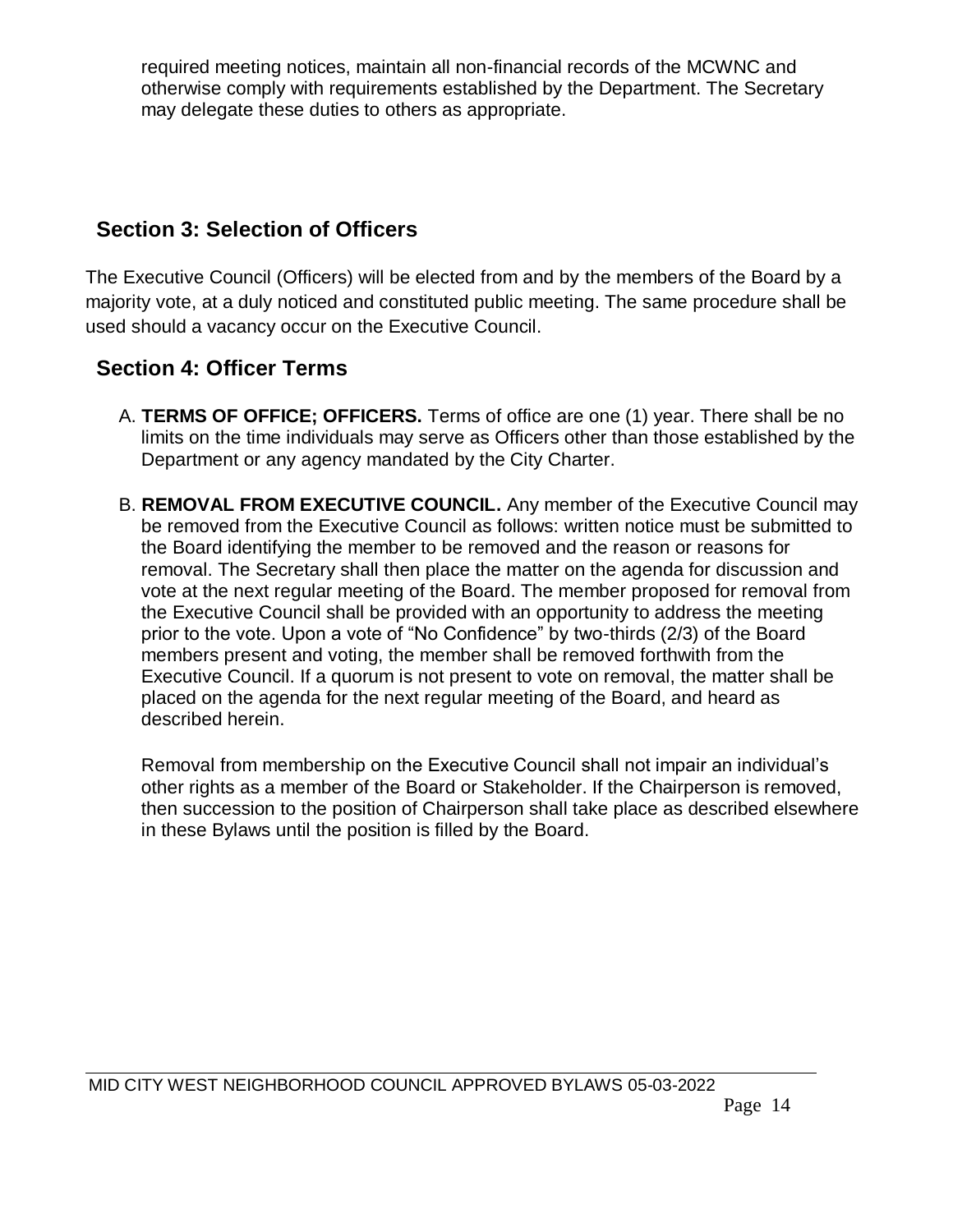# **Article VII COMMITTEES AND THEIR DUTIES**

#### **Section 1: Standing**

The Board shall designate the Standing Committees annually.

#### **Section 2: Ad Hoc**

The Executive Council or the Board may create Ad Hoc committees as needed.

#### **Section 3: Committee Creation and Authorization**

**COMMITTEES.** The Board or Executive Council, at their discretion, may create committees to facilitate the goals and objectives of MCWNC. The committees shall consist primarily of Board members, except as otherwise provided in these Bylaws. All Board members shall serve on at least one (1) committee.

- A. The Board, Executive Council or Chairperson shall appoint a temporary Election Committee no later than six (6) months before the biennial election of directors. That committee shall coordinate with the Los Angeles City Clerk's office, and/or other City offices as designated by the Department or other City authorities, and organize and oversee those aspects of the election process for which MCWNC has responsibility, including candidate recruitment and stakeholder outreach. The Election Committee shall serve until its election duties have been accomplished or it is discharged.
- B. Upon the election of the Executive Council, the Executive Council shall vote to affirm or otherwise alter the process to appoint Board members to Standing Committees, including the appointment of chairs of Standing Committee. Notwithstanding the above, in the event that a regularly scheduled Standing Committee cannot achieve a quorum, the Chair of the Board has the power to temporarily appoint any Board member to that Standing Committee for that meeting only.
- C. In the event that a Standing Committee chair is removed for any reason (other than the end of the term) by the Chair of the Board or Executive Council, such action may be rescinded at the next duly noticed meeting (regular or special) of the Board by a majority vote of the Board. Notwithstanding any other process to remove a Standing Committee Chair, a Standing Committee Chair may be removed upon a majority vote of the Board upon the recommendation of the committee charged with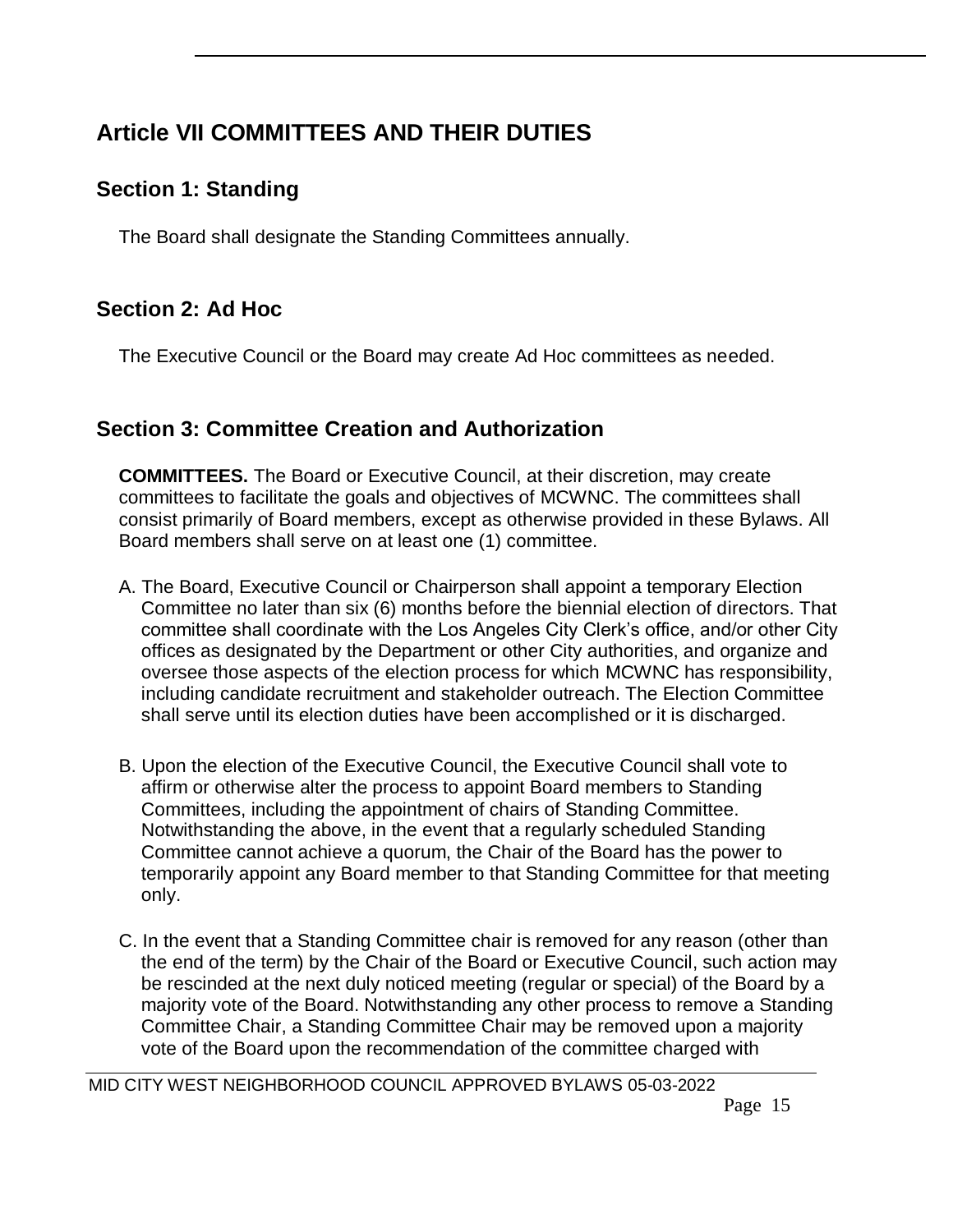adjudicating grievances, provided that such committee has complied with the processes set forth elsewhere in these Bylaws.

- D. Non-Board member Stakeholders are eligible to serve on all committees, as follows:
	- 1. Non-Board member Stakeholders may not make up more than twenty-five percent (25%) of any MCWNC committee's voting membership;
	- 2. Non-Board member Stakeholders will be appointed to committee membership in the same manner as Board members are appointed;
	- 3. Non-Board committee members must be Stakeholders of MCWNC.
- E. All committee members shall have equal voting rights.
- F. Only the Chairperson and/or Executive Council shall make committee membership assignments, and shall have the discretion to remove members from committees.

## **Article VIII MEETINGS**

- A. **BROWN ACT COMPLIANCE.** All meetings required by the Ralph M. Brown Act *(California Government Code Section 54950.5 et seq.)* (Brown Act) to be conducted openly shall be open to the public and shall comply with the Neighborhood Council Agenda Posting Policy, and all other provisions of the Brown Act pertaining to open meetings.
- B. **PUBLIC MEETINGS; PUBLIC COMMENT.** Stakeholder, Board and Committee meetings shall be open to the public. All public meetings shall include the opportunity for public comment by any person in attendance. Public comment shall be limited to three minutes per speaker. The total public comment period shall not exceed thirty minutes. Notwithstanding the foregoing, these time limits may be extended by majority vote of the Board of Directors.

#### **Section 1: Meeting Time and Place**

- A. **LOCATION OF MEETINGS.** Stakeholder and Board meetings shall take place at a location within the boundaries of the MCWNC.
- B. **REGULAR MEETINGS**. Regular meetings shall take place as follows:
	- 1. Board of Directors will meet monthly;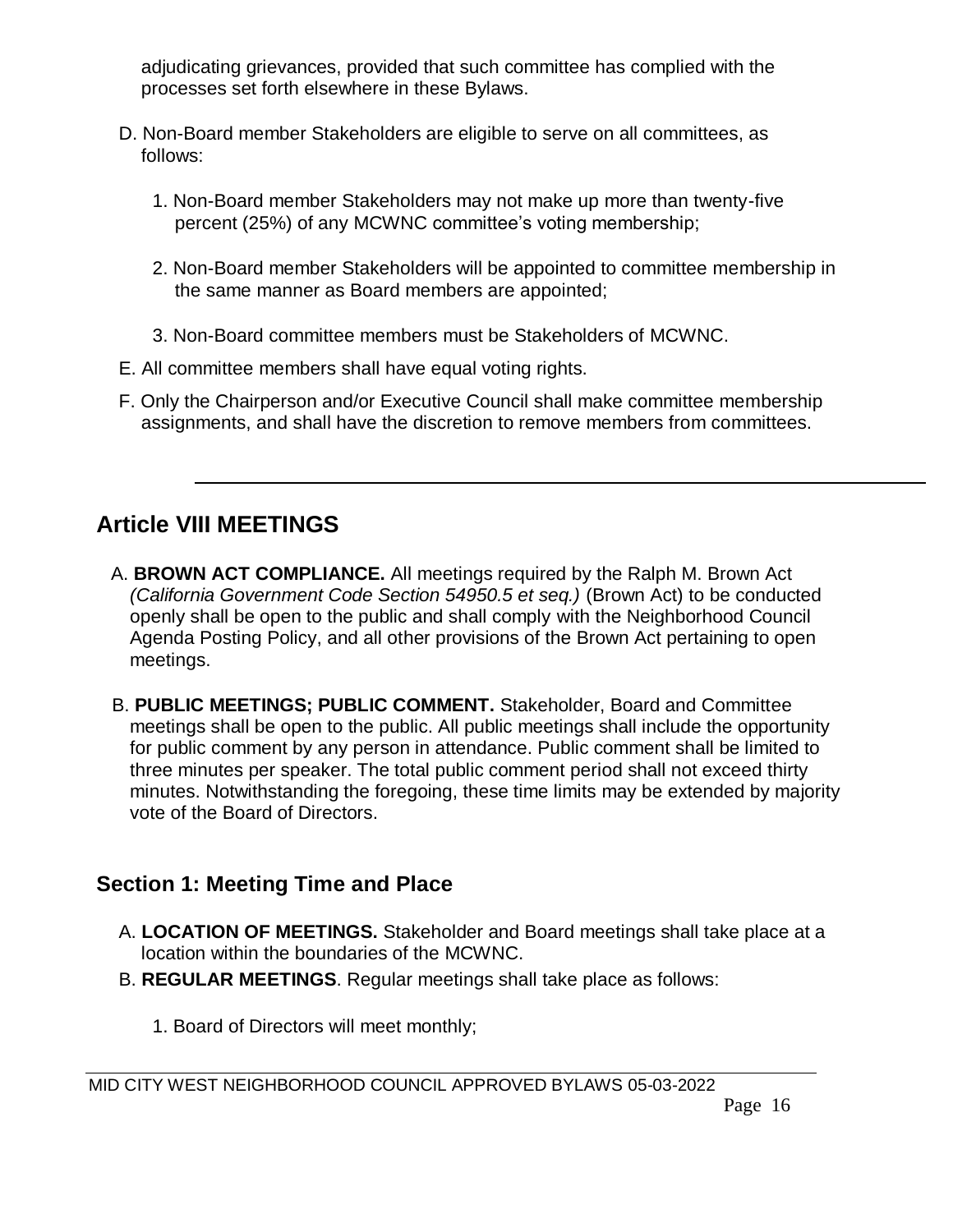- 2. The Executive Council will meet monthly;
- 3. The Advisory Council, if created, will meet at least quarterly.
- C. **SPECIAL BOARD MEETINGS.** Special Board meetings may be called as follows:
	- 1. By majority vote of the Board of Directors at a duly noticed meeting where a quorum is present;
	- 2. Upon the request of fifty (50) Stakeholders, submitted to the Board in writing stating the purpose of such meeting;
	- 3. Upon request by a majority of the Advisory Council, submitted to the Board in writing stating the purpose of such meeting;
	- 4. Upon request by ten (10) members of the Board, submitted to the Chairperson in writing stating the purpose of the meeting;
	- 5. Upon request by two (2) members of the Executive Council, submitted to the Chairperson in writing, stating the purpose of such meeting.
- D. **STAKEHOLDER REQUESTED MEETINGS.** For purposes of removing Board members, Stakeholders may request a Board meeting be called in accordance with provisions elsewhere in these Bylaws.

Stakeholders may request Board meetings in one (1) of the following ways:

- 1. By majority vote of the Board at a duly noticed meeting where a quorum is present;
- 2. Upon the request of fifty (50) Stakeholders, submitted to the Board in writing stating the purpose of such meeting.
- E. **COMMITTEE MEETINGS.** Committee members shall meet as needed at the discretion of the committee chair at a time and place selected with a view to achieving the largest attendance. Committee members and the public will be notified pursuant to the Brown Act, and other Neighborhood Council Public Posting Policies.

Committees shall be formed and administered as set forth elsewhere in these Bylaws.

F. **ADVISORY COUNCIL AND ITS MEETINGS.** The Board may appoint, by majority vote, a non-voting Advisory Council, which serves at its pleasure. Members of the Advisory Council may include individuals who are not Stakeholders in the MCWNC, and they may serve indefinitely.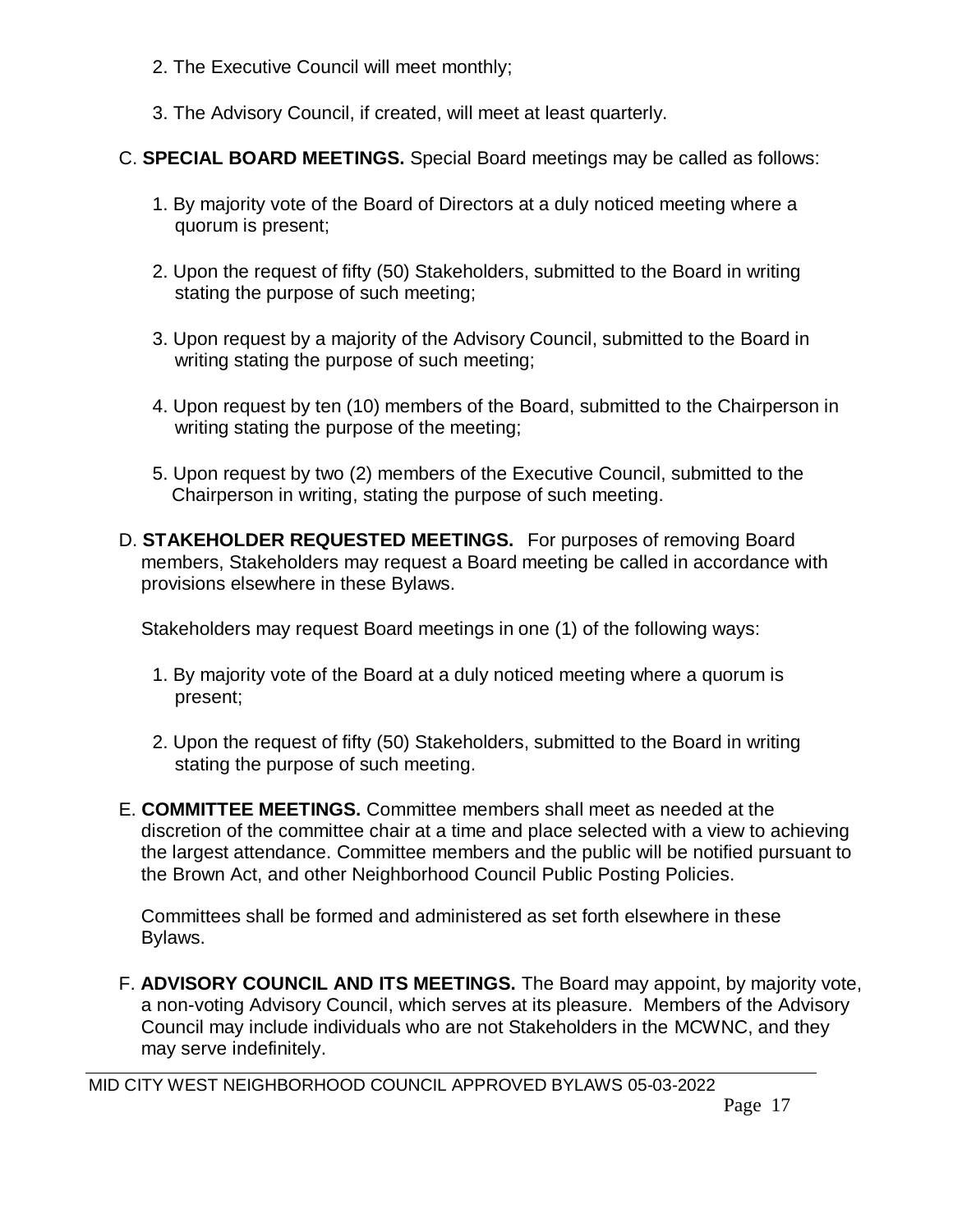#### **Section 2: Agenda Setting**

Motions shall be placed before the MCWNC Board in the following manner:

A. The MCWNC Board shall act only by a motion (as defined by Robert's Rules of Order) adopted by its Board. The MCWNC Board shall consider a main motion

only if the motion is in writing, made by a Board committee, and accompanied by a written committee report stating the motion's objective, financial cost, financing source, and committee majority and minority views.

- B. A main motion, as used in these Bylaws, is a proposal for the MCWNC to take action or express an opinion within the scope of the MCWNC's jurisdiction and authority under the Los Angeles Charter and the Los Angeles City Plan for a Citywide System of Neighborhood Councils (Plan).
- C. Any Stakeholder may make a proposal for action by MCWNC. The Stakeholder shall make the proposal to a member of the Board or to the MCWNC Office, which shall promptly refer the proposal to the Chairperson in the form of a Main Motion. The Chairperson shall, by the next Board meeting, refer it to a Standing Committee for consideration, or in the event that no Standing Committee has jurisdiction over the matter, refer the matter to the Executive Council, which may refer the matter to a Standing Committee or appoint an Ad Hoc Committee at the next meeting of the Board to consider the matter.

D. Any Board member may submit a main motion by submitting it in writing to a Standing Committee to the MCWNC Office, which shall promptly refer the proposal to the Chairperson, who, by the next meeting of the Board, shall promptly refer it to a Standing Committee for consideration by the next committee meeting, or in the event that no Standing Committee has jurisdiction over the matter, refer the matter to the Executive Council, which may refer the matter to a Standing Committee or appoint an Ad Hoc Committee at the next meeting of the Board to consider the matter.

- E. Subject to these Bylaws, Stakeholders may request the inclusion of a Main Motion to the agenda of any regularly scheduled Board meeting by submitting the matter in writing, delivered by U.S. mail, hand delivery, facsimile or e-mail to the Chairperson at least fifteen (15) days in advance of that meeting. If such a request is received fourteen (14) days or less in advance of the meeting, the Chairperson may instead consider the matter for addition to the agenda of the next regularly scheduled meeting of the Board.
- F. Incidental motions, which deal with process, may only be made by Board members from the floor.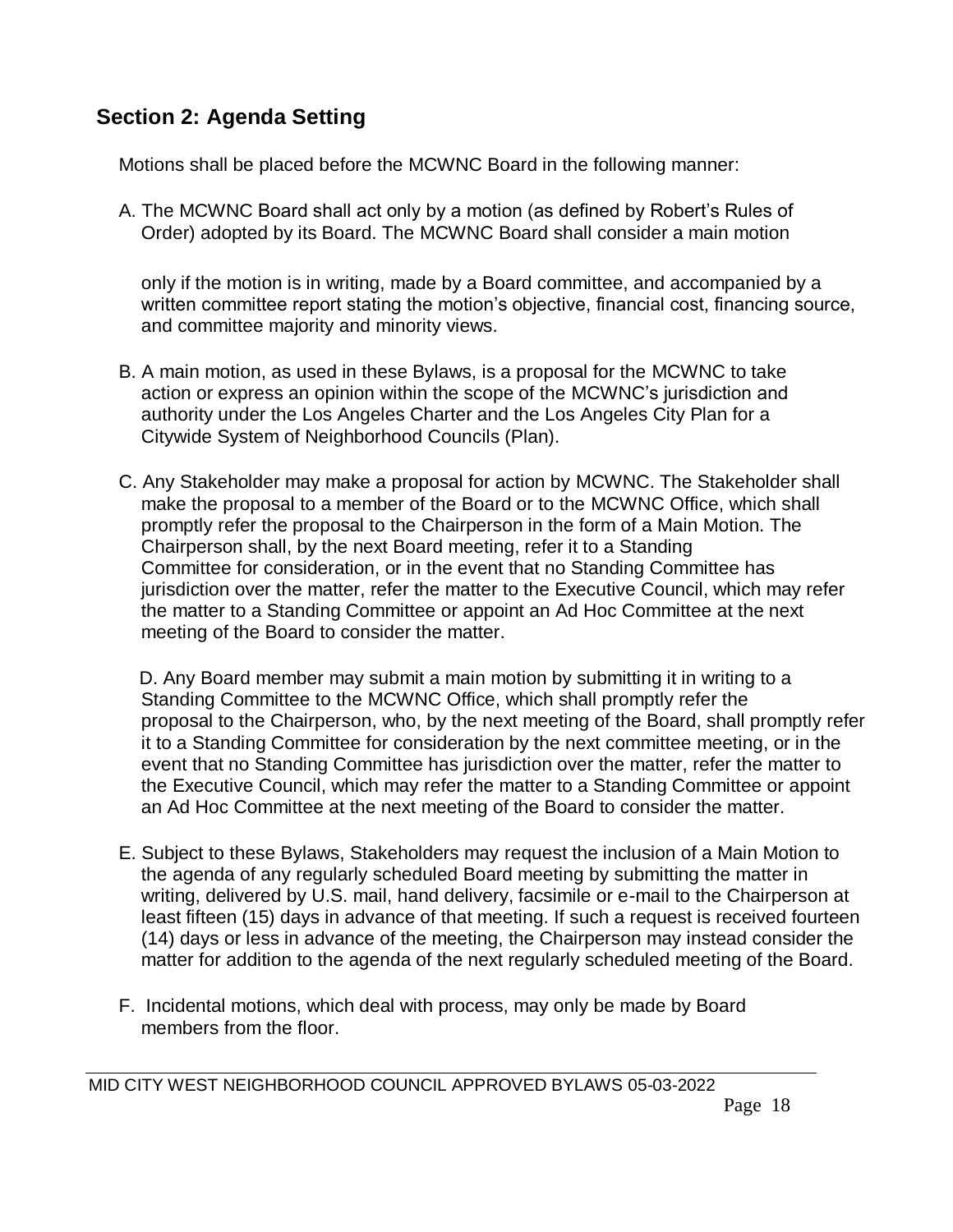G. Notwithstanding the above, the Executive Council, in their reasonable discretion, may entertain a main motion presented by one (1) or more members of the Board and may dispense with the requirement of a written motion.

## **Section 3: Notifications/Postings**

A. The MCWNC Board shall identify one (1) physical location where MCWNC will post all notices of meetings/agendas under the Brown Act, including Board, Stakeholder, and Standing Committee meetings. MCWNC shall adhere to the Brown Act's requirements regarding the accessibility of the posting sites. At a minimum, meeting notices shall be posted in compliance with the Ralph M. Brown Act and in compliance with City of Los Angeles Neighborhood Council posting policy. An updated listing of the Neighborhood Council's physical posting location/s shall be kept on file with the Neighborhood Council.

- B. MCWNC shall notify the Department of the one (1) physical posting sites for its Board, Stakeholder, and Standing Committee meetings; the MCWNC website address; and confirm with the Department whether the MCWNC uses a stakeholder database to distribute our agendas. MCWNC must provide this notification on a form approved by the Department, and it must be approved in writing by the Department before posting notices of meetings at the identified location.
- C. Except as noted below, notice of the date, time, place and proposed agenda for all meetings shall be communicated at least 72 hours prior to the meeting, by a method or methods reasonably calculated to reach the Stakeholders and the public, where applicable. Such posting methods shall include, at a minimum:
	- 1. Posting of a printed agenda at the physical locations as required above the one (1) approved physical location for meetings;
	- 2. Posting of an electronic version of the agenda on its website. At the same time that MCWNC posts a notice of a regular or special Board meeting, the agenda shall also be submitted to the Department for posting to the City's website and distribution as arranged by the City; and
	- 3. Distribution of the agenda to our Stakeholders in our email database pursuant to the timeline requirements of the Brown Act.
- D. Special meetings shall be noticed according to the Brown Act.

#### **Section 4: Reconsideration**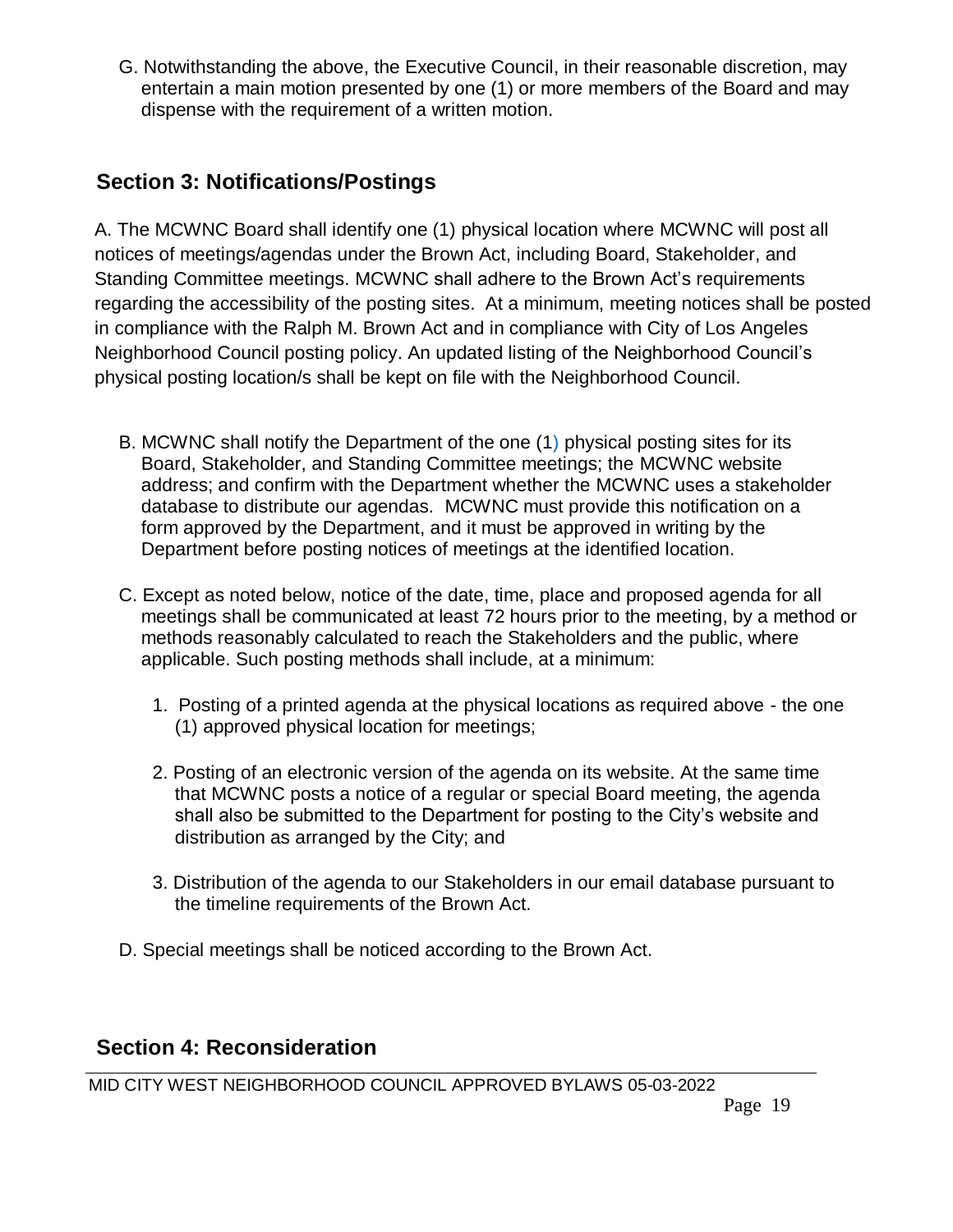**RECONSIDERATION OF PRIOR ACTION; REVERSAL OF ACTION:** An official action of the Board may be reconsidered one (1) time only upon the request of a member or group of its members, as follows:

- A. Reconsideration may take place immediately following the original action or at the next regular meeting. A Board member, at either of these two (2) meetings, shall make a motion to reconsider.
- B. If approved by majority vote, the Board may immediately rehear the matter and take an action. Alternatively, the motion to reconsider an action may be scheduled to be heard at the meeting following the original action. In this case, two (2) items shall be placed on the agenda for that meeting: (1) a motion for reconsideration and (2) a proposed action, should the motion to reconsider be approved.
- C. A motion for reconsideration may be made only by a Board member who previously voted on the side of the action that originally prevailed.
- D. If a motion for reconsideration is not made on the date the action was originally taken, then a Board member who had originally voted on the prevailing side must submit a memorandum to the Secretary identifying the matter to be reconsidered and briefly describing the reason(s) for requesting that reconsideration take place at the next regular meeting.

#### **Article IX FINANCES**

**FINANCIAL ACCOUNTABILITY:** The MCWNC agrees to comply with all financial accountability requirements as specified by City Ordinance 174006, the Plan, and also as stated in the City's Certification Application. The MCWNC further agrees to

comply with all reporting requirements as prescribed by the Department.

# **Article X ELECTIONS**

#### **Section 1: Administration of Election**

**BOARD OF DIRECTORS.** The Board of Directors is the governing body of the MCWNC. Election of Board Members shall take place every two (2) years on the date established by the City Clerk Neighborhood Council Election Unit or other City agency as designated by the Department or other City authority, and in accordance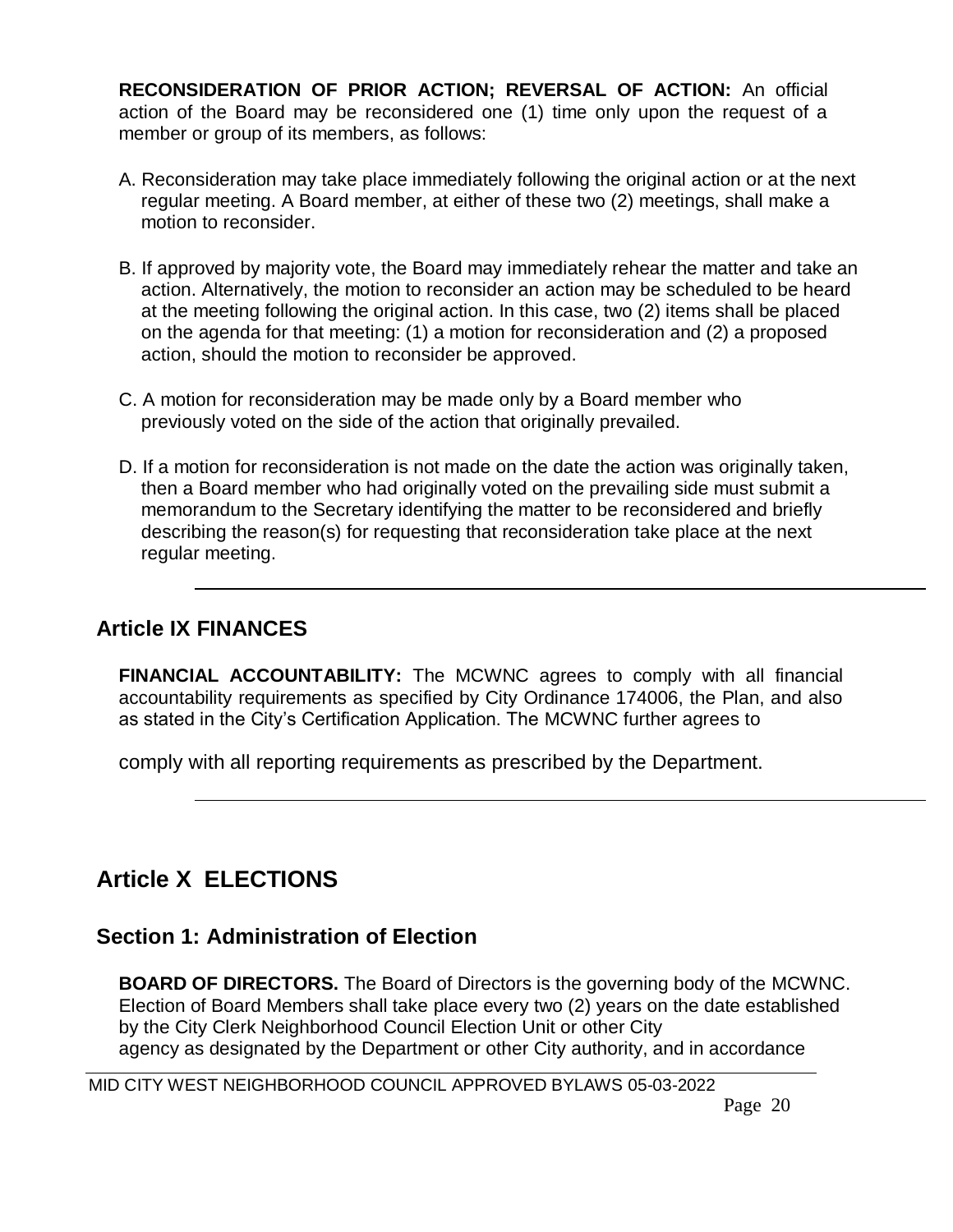with the procedures adopted by that unit and/or the Department.

#### **Section 2: Governing Board Structure and Voting**

The number of Board seats, the eligibility requirements for holding any specific Board seats, and which Stakeholders may vote for the Board seats are noted in Attachment B.

#### **Section 3: Minimum Voting Age**

Except with respect to a Youth Board Seat, a stakeholder must be at least 16 years of age on the day of the election or selection to be eligible to vote. [See Admin. Code §§ 22.814(a) and 22.814(c)]

#### **Section 4: Method of Verifying Stakeholder Status**

Voters will verify their Stakeholder status through written self-affirmation.

#### **Section 5: Restrictions on Candidates Running for Multiple Seats**

A candidate may declare their candidacy for no more than one (1) position on the MCWNC Board during a single election cycle.

#### **Section 6: Other Election Related Language**

Each stakeholder who is eligible to vote shall be entitled to one (1) vote.

## **Article XI GRIEVANCE PROCESS**

The following formal grievance process shall only resolve disputes involving compliance with these Bylaws. No grievances shall be allowed against individuals. Grievances may only challenge the actions of the Board or a committee acting as a body. The grievance process shall not address a Stakeholder's mere disagreement with a position taken by the Board or committee. The Neighborhood Council grievance review process will be conducted pursuant to any and all City ordinances, policies and procedures pertaining to Neighborhood Council grievances.

Consistent with the foregoing, a Stakeholder with a grievance shall seek resolution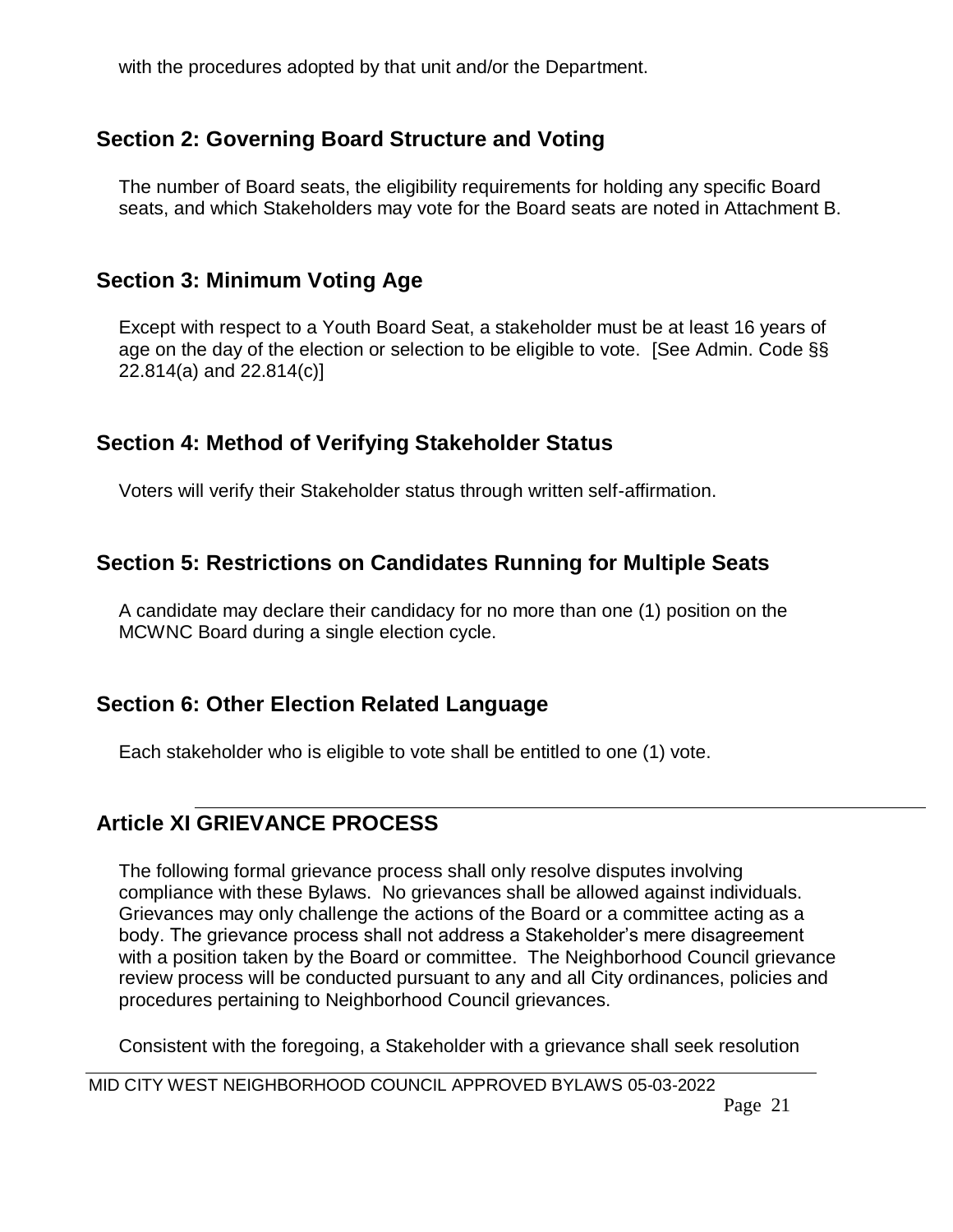with an action of the MCWNC as follows:

- A. The Stakeholder shall submit a grievance in writing to the MCWNC Office either electronically, in person or via United States Mail. The grievance shall contain a short concise statement explaining the facts, the basis for the grievance and the resolution sought by the Stakeholder.
- B. The Bylaws Committee shall review the grievance at a meeting held pursuant to the Brown Act within twenty (20) days of its receipt by the MCWNC and in the event a majority of the Bylaws Committee determines that the grievance is compliant with the above, it shall set a date for a hearing in compliance with this Article. Otherwise, it shall dismiss the grievance in writing to the Stakeholder explaining the basis for dismissal. In the event the grievance involves violation of federal law, state law or city ordinances, the Bylaws Committee must immediately seek assistance from the City Attorney in resolving the matter.
- C. In order to ensure due process, once the Bylaws Committee has determined that the grievance is a proper matter for the grievance process, the affected party shall be notified within ten (10) days of the above determination as follows:
	- 1. In the event the subject matter is the decision or conduct of the Board, the Chairperson shall be given a copy of the grievance and shall be responsible for defending against the claim.
	- 2. In the event the subject matter is the decision or conduct of a Standing Committee, the Chairperson and subject Standing Committee chairperson shall be given a copy of the grievance and shall be responsible for defending against the claim.
- D. The defending party may respond in writing, denying, explaining or affirming the allegations made in the grievance.
- E. Within thirty (30) days of giving a copy of the grievance to the defending party, the Bylaws Committee shall hold a noticed hearing whereby the complaining Stakeholder and the person defending the claim shall have the opportunity to present their case and issue a recommendation to the Board.
- F. The Board shall then either approve, amend or reject the recommendation in accordance with these Bylaws at the next meeting. Pursuant to the Brown Act, the matter shall not be discussed by Board members until the matter is heard at the next regular meeting.
- G. In the event that the Bylaws Committee is the subject of the grievance, the Executive Council shall hold the hearing and deliver the recommendation to the Board.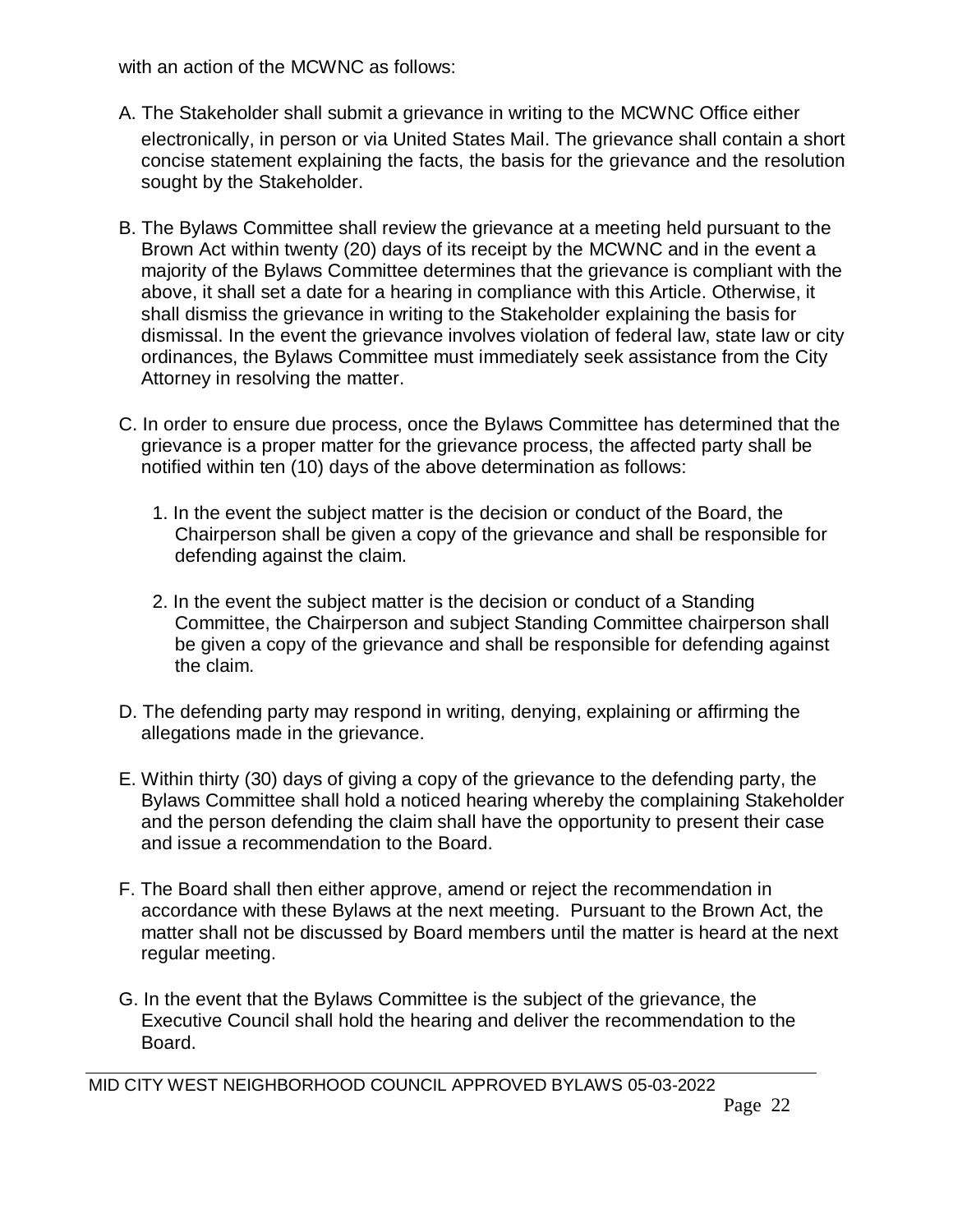- H. If a grievance cannot be resolved through this process within seventy (70) days of its written submission to the Board, the complaining Stakeholder may file a complaint with the Department for resolution in accordance with the Plan.
- I. Board members are not permitted to file a grievance against another Board member or against the MCWNC.

#### **Article XII PARLIAMENTARY AUTHORITY**

**ROBERT'S RULES OF ORDER.** All Executive Council and Board of Directors meetings shall be governed by Robert's Rules of Order, unless otherwise provided in these Bylaws, and to the extent not in conflict with the Brown Act.

#### **Article XIII AMENDMENTS**

#### **EFFECT OF THESE BYLAWS; APPROVAL BY THE DEPARTMENT OF NEIGHBORHOOD EMPOWERMENT; AMENDMENT:**

- A. Amendments to these Bylaws may be proposed by any Stakeholder. Any such proposal shall be placed on the agenda of a regular or special meeting in accordance with these Bylaws.
- B. Within thirty (30) days of approval by a majority vote of the Board, a Bylaws Amendment Application shall be submitted to the Department along with a copy of the existing Bylaws for review and approval by the Department in accordance with the Plan.

# **Article XIV COMPLIANCE**

#### **Section 1: Code of Civility**

The members of the MCWNC Board, its representatives, and all Stakeholders shall conduct all business in a civil, professional and respectful manner. Board members will abide by the Commission's Neighborhood Council Board Member Code of Conduct Policy.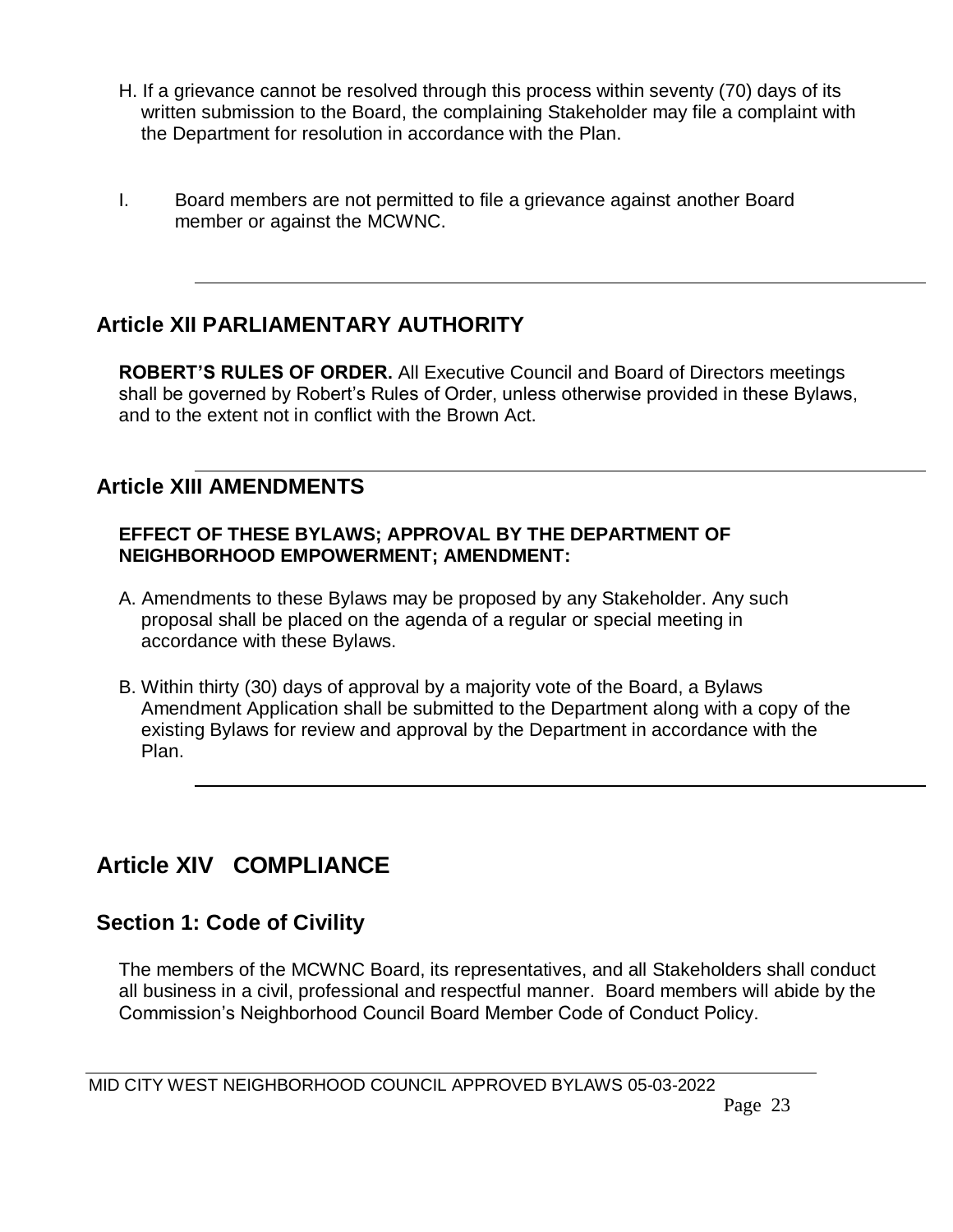#### **Section 2: Training**

- A. **TRAINING.** All Board members shall take training in the fundamentals of Neighborhood Councils, including, but not limited to, ethics, funding, workplace violence and sexual harassment trainings provided by the City within sixty (60) days of being seated, or they will lose their MCWNC voting rights. All board members must take ethics and funding training prior to making motions and voting on funding related matters.
- B. **ETHICS.** The MCWNC shall abide by all applicable provisions of the City of Los Angeles' governmental ethics ordinance, as set forth in the Los Angeles Municipal Code Section 49.5.1, *et seq*.

#### **Section 3: Self-Assessment**

On an annual basis, the MCWNC shall conduct an assessment pursuant to Article VI, Section 1 of the Plan.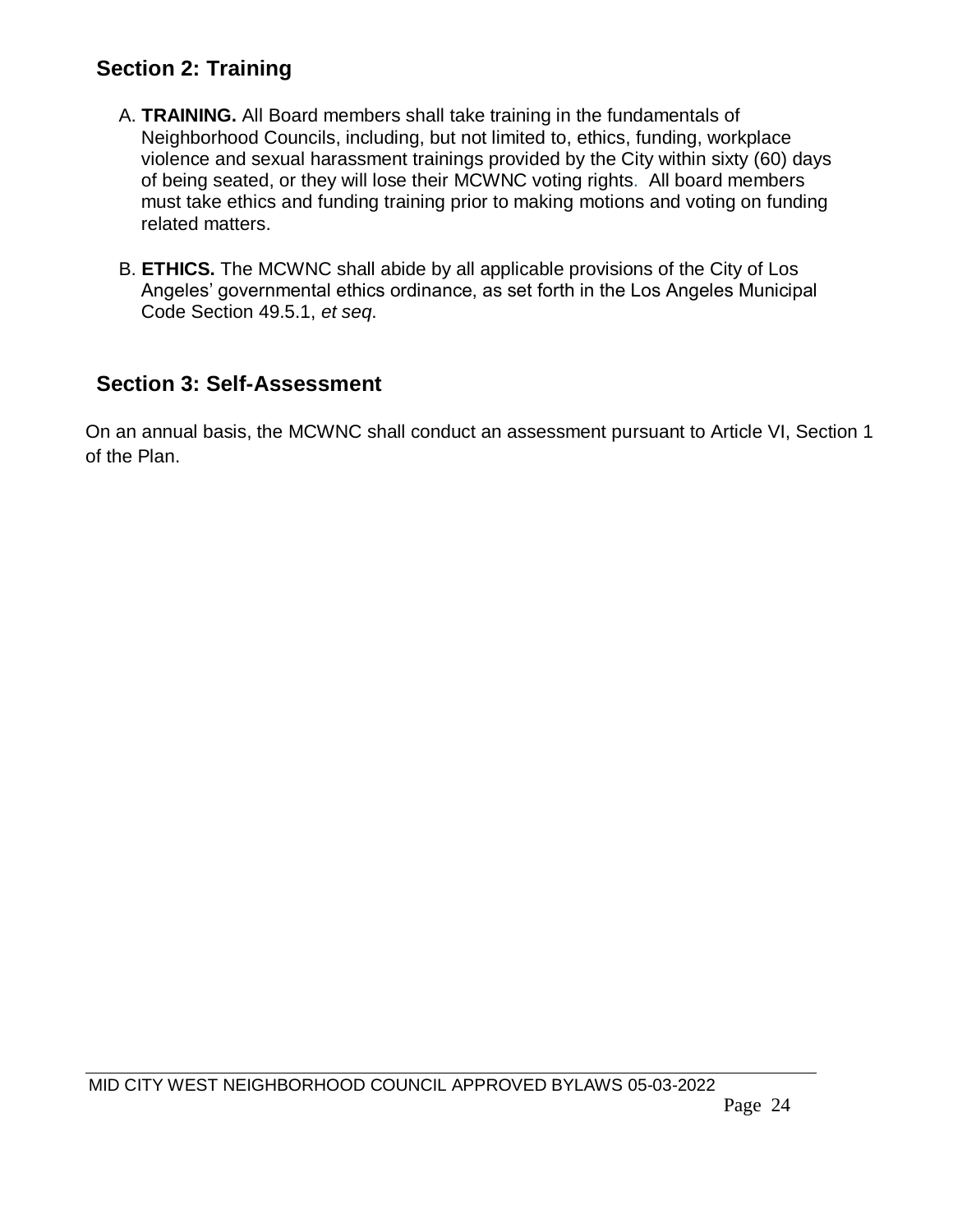#### **ATTACHMENT A- Map of Mid City West Neighborhood Council with Zones**



MID CITY WEST NEIGHBORHOOD COUNCIL APPROVED BYLAWS 05-03-2022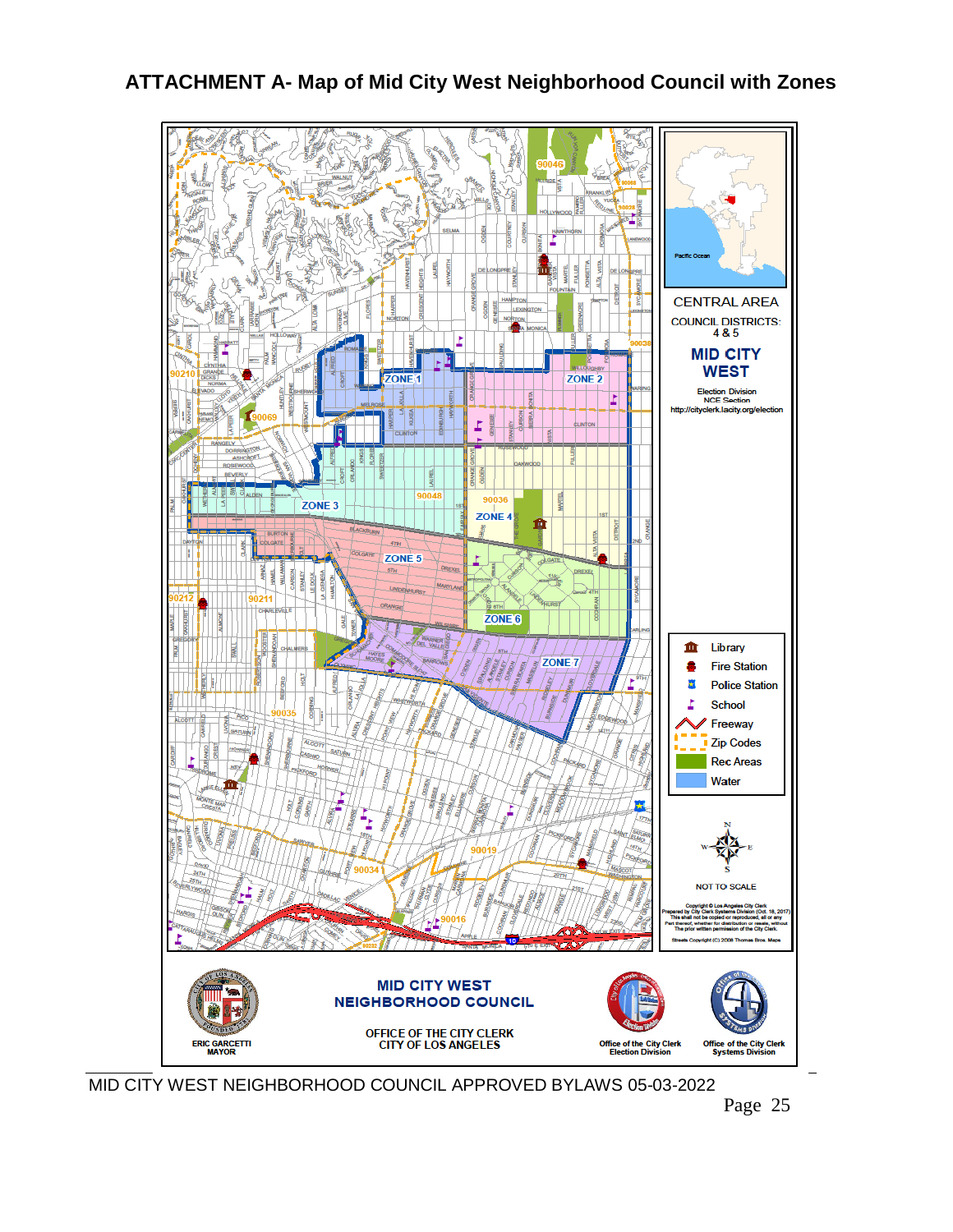#### **ATTACHMENT B - Governing Board Structure and Voting Mid City West Neighborhood Council – 36 Board Seats**

| <b>BOARD POSITION</b> | # OF<br><b>SEATS</b> | <b>ELECTED OR</b><br><b>APPOINTED?</b> | <b>ELIGIBILITY TO RUN</b>                                                                                                                                                                                                                                                                                                                                                                                                                                                                                                                                                                                                                                                                                                                                      | <b>ELIGIBILITY TO VOTE</b><br><b>FOR THE SEAT</b> |
|-----------------------|----------------------|----------------------------------------|----------------------------------------------------------------------------------------------------------------------------------------------------------------------------------------------------------------------------------------------------------------------------------------------------------------------------------------------------------------------------------------------------------------------------------------------------------------------------------------------------------------------------------------------------------------------------------------------------------------------------------------------------------------------------------------------------------------------------------------------------------------|---------------------------------------------------|
|                       |                      |                                        | <b>FOR THE SEAT</b>                                                                                                                                                                                                                                                                                                                                                                                                                                                                                                                                                                                                                                                                                                                                            |                                                   |
| <b>Homeowners</b>     | 3                    | Elected                                | Stakeholders who are 18 Any Stakeholder who is<br>years or older and live, at least 16 years of age<br>work, own real property, at the time of the<br>or declare a stake in the election.<br>neighborhood<br>as<br>a<br>community<br>interest<br>stakeholder, defined as a<br>person who affirms a<br>substantial and ongoing<br>participation<br>with<br>a<br>community organization<br>that has continuously<br>maintained<br>physical<br>a<br>street address for not<br>less than one year, and<br>that performs ongoing<br>and verifiable activities<br>operations<br>that<br>and<br>benefit<br>the<br>neighborhood, and<br>is is<br>located within the NC's<br>boundaries. A for-profit<br>entity shall not qualify as<br>Community<br>a<br>Organization. |                                                   |
| <b>Renters</b>        | 5                    | Elected                                | Stakeholders who are 18 Any Stakeholder who is<br>years or older and live, at least 16 years of age<br>work, own real property, at the time of the<br>or declare a stake in the election.<br>neighborhood<br>as<br>a<br>community<br>interest<br>stakeholder, defined as a<br>person who affirms a<br>substantial and ongoing<br>participation<br>with<br>a                                                                                                                                                                                                                                                                                                                                                                                                    |                                                   |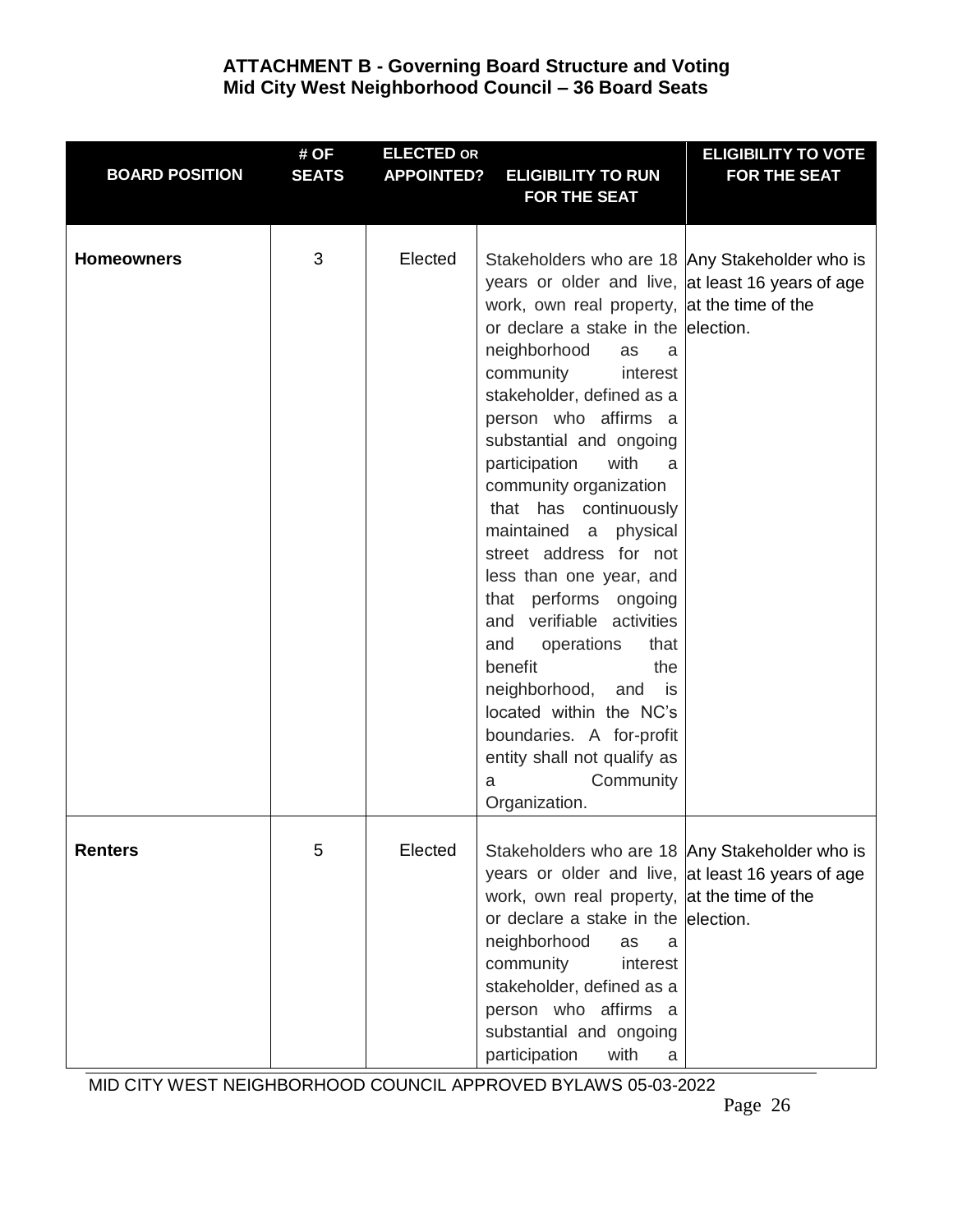|                        |                |         | community organization                              |             |
|------------------------|----------------|---------|-----------------------------------------------------|-------------|
|                        |                |         | that has<br>continuously                            |             |
|                        |                |         | maintained<br>physical<br>a                         |             |
|                        |                |         | street address for not                              |             |
|                        |                |         | less than one year, and                             |             |
|                        |                |         | that performs ongoing                               |             |
|                        |                |         | and verifiable activities                           |             |
|                        |                |         |                                                     |             |
|                        |                |         | operations<br>and<br>that                           |             |
|                        |                |         | benefit<br>the                                      |             |
|                        |                |         | neighborhood, and is                                |             |
|                        |                |         | located within the NC's                             |             |
|                        |                |         | boundaries. A for-profit                            |             |
|                        |                |         | entity shall not qualify as                         |             |
|                        |                |         | Community<br>a                                      |             |
|                        |                |         | Organization.                                       |             |
| Zone                   | $\overline{7}$ |         |                                                     |             |
| <b>Representatives</b> |                | Elected | Stakeholders who are 18 Any Stakeholder who is      |             |
|                        |                |         | years or older and live, a resident of the Zone     |             |
|                        |                |         | work, own real property, and is at least 16 years   |             |
|                        |                |         | or declare a stake in the of age at the time of the |             |
|                        |                |         | neighborhood<br>as                                  | a election. |
|                        |                |         | community<br>interest                               |             |
|                        |                |         | stakeholder, defined as a                           |             |
|                        |                |         | person who affirms a                                |             |
|                        |                |         | substantial and ongoing                             |             |
|                        |                |         | participation<br>with<br>a                          |             |
|                        |                |         | community organization                              |             |
|                        |                |         | has<br>that<br>continuously                         |             |
|                        |                |         | maintained a<br>physical                            |             |
|                        |                |         | street address for not                              |             |
|                        |                |         | less than one year, and                             |             |
|                        |                |         | that performs ongoing                               |             |
|                        |                |         | and verifiable activities                           |             |
|                        |                |         | operations<br>that<br>and                           |             |
|                        |                |         | the<br>benefit                                      |             |
|                        |                |         | neighborhood,<br>and is                             |             |
|                        |                |         | located within the NC's                             |             |
|                        |                |         |                                                     |             |
|                        |                |         | boundaries. A for-profit                            |             |
|                        |                |         | entity shall not qualify as                         |             |
|                        |                |         | Community<br>a                                      |             |
|                        |                |         | Organization.                                       |             |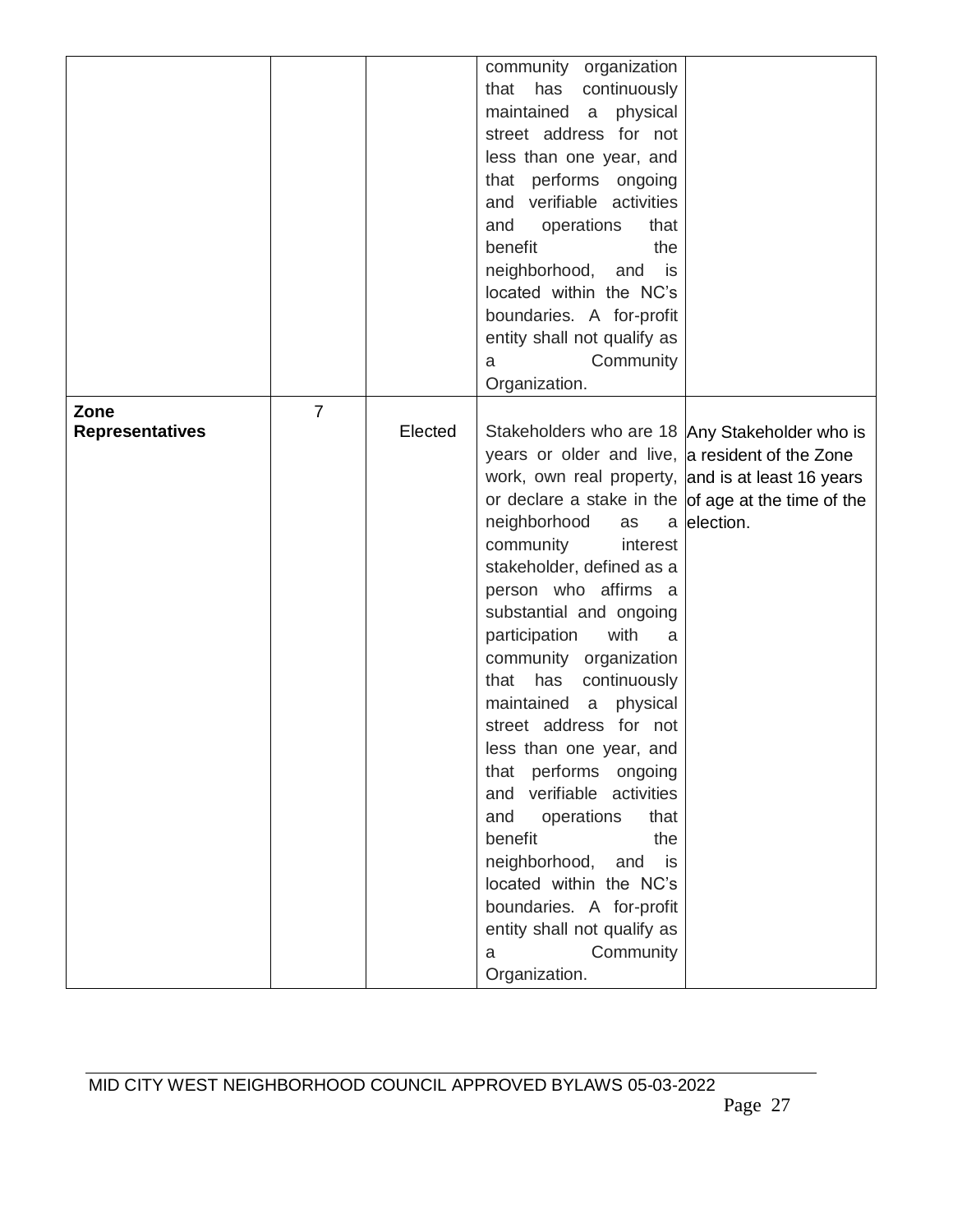| <b>Business</b>      | 6 |         |                                                   |  |
|----------------------|---|---------|---------------------------------------------------|--|
|                      |   | Elected | Stakeholders who are 18 Any Stakeholder who is    |  |
|                      |   |         | years or older and live, at least 16 years of age |  |
|                      |   |         | work, own real property, at the time of the       |  |
|                      |   |         | or declare a stake in the election.               |  |
|                      |   |         | neighborhood<br>as<br>a                           |  |
|                      |   |         | community<br>interest                             |  |
|                      |   |         | stakeholder, defined as a                         |  |
|                      |   |         | person who affirms a                              |  |
|                      |   |         | substantial and ongoing                           |  |
|                      |   |         | participation<br>with<br>a                        |  |
|                      |   |         | community organization                            |  |
|                      |   |         | has<br>continuously<br>that                       |  |
|                      |   |         | maintained a physical                             |  |
|                      |   |         | street address for not                            |  |
|                      |   |         |                                                   |  |
|                      |   |         | less than one year, and                           |  |
|                      |   |         | that performs ongoing                             |  |
|                      |   |         | and verifiable activities                         |  |
|                      |   |         | operations<br>that<br>and                         |  |
|                      |   |         | the<br>benefit                                    |  |
|                      |   |         | neighborhood,<br>and is                           |  |
|                      |   |         | located within the NC's                           |  |
|                      |   |         | boundaries. A for-profit                          |  |
|                      |   |         | entity shall not qualify as                       |  |
|                      |   |         | Community<br>a                                    |  |
|                      |   |         | Organization.                                     |  |
| <b>Nonprofit</b>     | 6 |         |                                                   |  |
| <b>Organizations</b> |   | Elected | Stakeholders who are 18 Any Stakeholder who is    |  |
|                      |   |         | years or older and live, at least 16 years of age |  |
|                      |   |         | work, own real property, at the time of the       |  |
|                      |   |         | or declare a stake in the lelection.              |  |
|                      |   |         | neighborhood<br>as<br>a                           |  |
|                      |   |         | community<br>interest                             |  |
|                      |   |         | stakeholder, defined as a                         |  |
|                      |   |         | person who affirms a                              |  |
|                      |   |         | substantial and ongoing                           |  |
|                      |   |         | with<br>participation<br>a                        |  |
|                      |   |         | community organization                            |  |
|                      |   |         | that has<br>continuously                          |  |
|                      |   |         | a physical<br>maintained                          |  |
|                      |   |         | street address for not                            |  |
|                      |   |         | less than one year, and                           |  |
|                      |   |         | that performs ongoing                             |  |
|                      |   |         | and verifiable activities                         |  |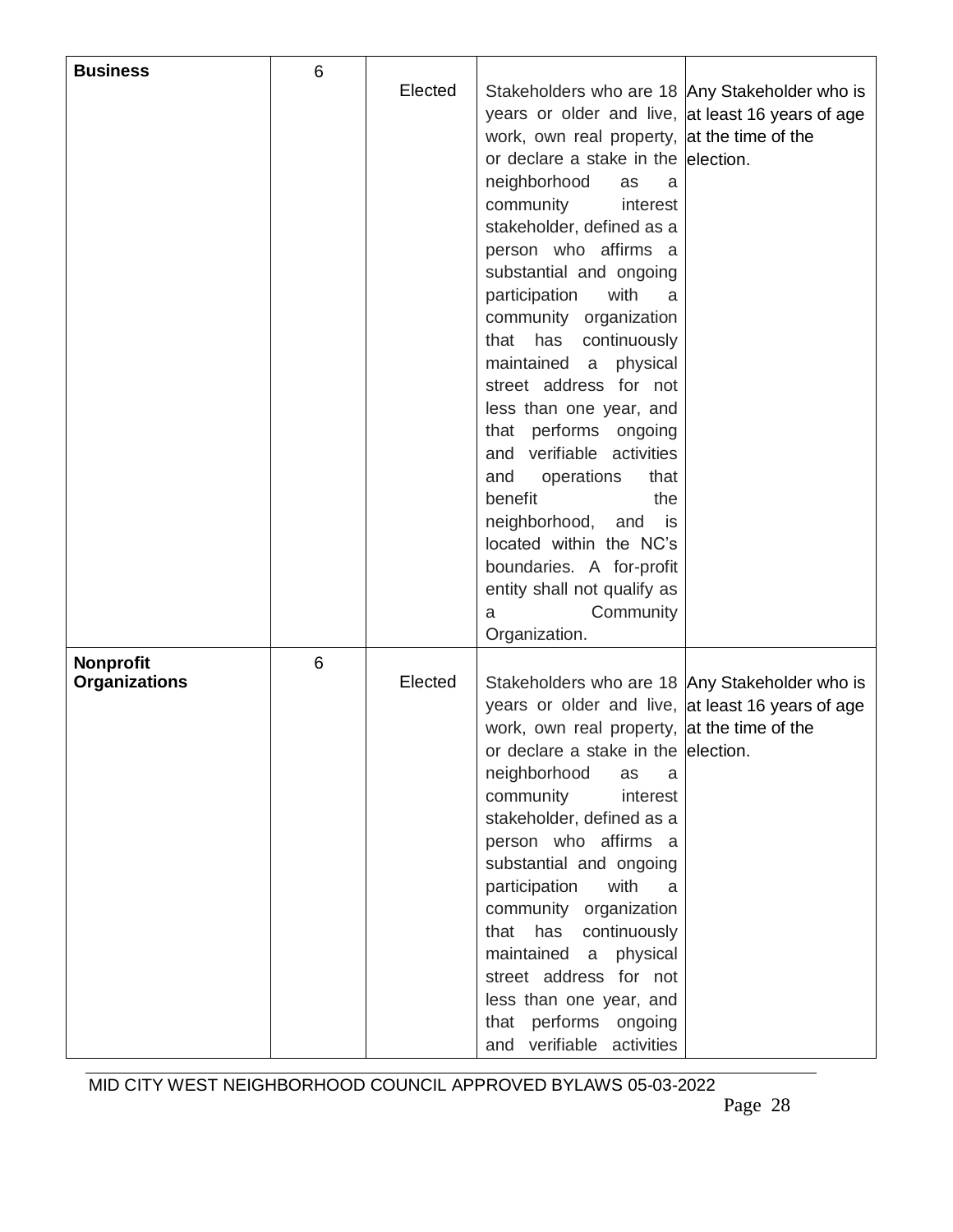|                         |   |         | operations<br>that<br>and<br>benefit<br>the<br>neighborhood,<br>and<br>is<br>located within the NC's<br>boundaries. A for-profit<br>entity shall not qualify as<br>Community<br>a<br>Organization.                                                                                                                                                                                                                                                                                                                                                                                                                                                                                                                                                             |                                                                                                                                                                                                                            |
|-------------------------|---|---------|----------------------------------------------------------------------------------------------------------------------------------------------------------------------------------------------------------------------------------------------------------------------------------------------------------------------------------------------------------------------------------------------------------------------------------------------------------------------------------------------------------------------------------------------------------------------------------------------------------------------------------------------------------------------------------------------------------------------------------------------------------------|----------------------------------------------------------------------------------------------------------------------------------------------------------------------------------------------------------------------------|
| <b>Members at Large</b> | 8 | Elected | Stakeholders who are 18 Any Stakeholder who is<br>years or older and live, at least 16 years of age<br>work, own real property, at the time of the<br>or declare a stake in the election.<br>neighborhood<br>as<br>a<br>community<br>interest<br>stakeholder, defined as a<br>person who affirms a<br>substantial and ongoing<br>with<br>participation<br>a<br>community organization<br>has<br>continuously<br>that<br>maintained a<br>physical<br>street address for not<br>less than one year, and<br>that performs ongoing<br>and verifiable activities<br>operations<br>and<br>that<br>benefit<br>the<br>neighborhood,<br>and is<br>located within the NC's<br>boundaries. A for-profit<br>entity shall not qualify as<br>Community<br>a<br>Organization. |                                                                                                                                                                                                                            |
| <b>Youth Seat</b>       | 1 | Elected | Open to stakeholders<br>between the ages of<br>fourteen (14) and<br>seventeen (17) on the day<br>of the election or<br>selection. See Admin.<br>Code 22.814(c). If less<br>than eighteen (18) years<br>of age, the Youth Board                                                                                                                                                                                                                                                                                                                                                                                                                                                                                                                                 | A person must be at<br>least 14 years of age<br>on the day that the<br>Neighborhood Council<br>election or selection for<br>that Youth Board Seat<br>occurs to be eligible to<br>vote for a Youth Board<br>Seat candidate. |